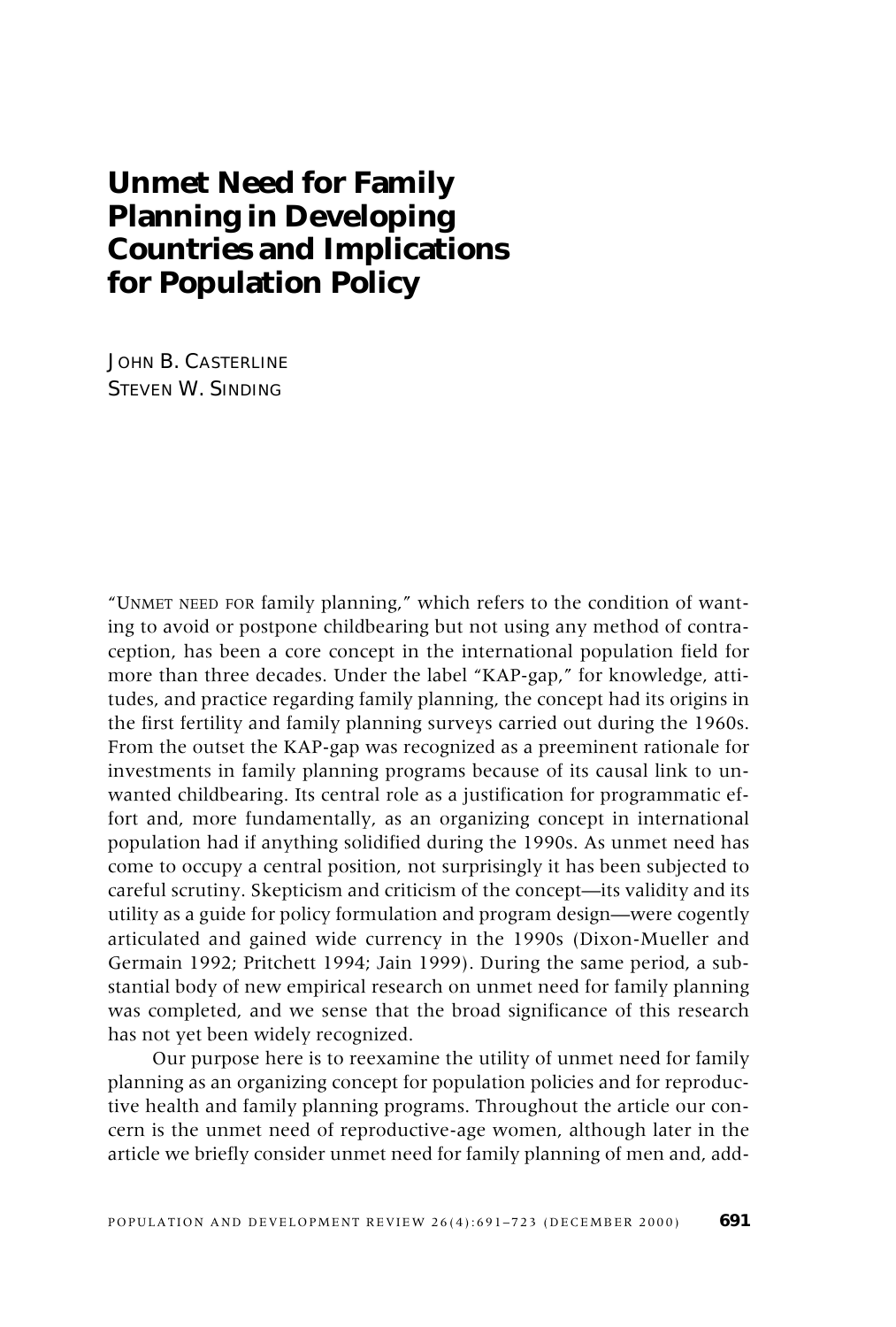ing further complexity, of couples. After reviewing the development of the concept and the debate surrounding it from the 1960s to the present, we address several questions that have been raised about the concept: (1) Is the concept valid, that is, are contradictions between fertility preferences and contraceptive behavior real? (2) Does unmet need have any bearing on the larger process of fertility transition? (3) What is the correspondence between unmet need, the demand for contraception, and the demand for family planning services? (4) Has the concept been too narrowly formulated? (5) Is unmet need amenable to programmatic action? (6) What is the role of unmet need in justifying population policies and informing the development of programs?

The first four questions address the meaning of the concept of unmet need, whereas the last two are questions about its utility. In considering these questions, we rely heavily on two sets of empirical studies conducted during the past five years. One consists of cross-national analyses of Demographic and Health Surveys (DHS) data, and the other consists of morelocalized in-depth studies that have focused on unmet need for family planning and related issues. In most of the studies in this second set, survey interviews were complemented by semistructured qualitative interviews in which women and men were asked about their fertility preferences, their success in implementing them, their attitudes toward contraception, and the like.<sup>1</sup> It is curious that, while unmet need for family planning and equivalent concepts (e.g., KAP-gap) are now at least three decades old, rigorous investigation of the factors that account for discrepancies between fertility preferences and contraceptive use is a relatively recent development.

#### **Background**

One of the central questions in population policy has been the extent of unintended fertility and, correspondingly, the amount of unsatisfied demand for fertility regulation. The extent of demand for fertility regulation is crucial to determining strategies to reduce high fertility. The assumption, often unstated, has been that prevention of unintended pregnancies through contraception is preferred to prevention of unintended births through induced abortion, although the impact on aggregate fertility rates is for all intents and purposes the same. From the 1960s onward, most economists (e.g., Kelley 1988) and many demographers (e.g., Davis 1967; Hauser 1969) questioned whether there was sufficient unsatisfied demand for fertility control in high-fertility countries to warrant a family planning services—or "supply-side"—approach.

To deal with this skepticism and to determine the extent of demand for fertility regulation, surveys on knowledge, attitudes, and practices regarding family planning were mounted in various parts of the developing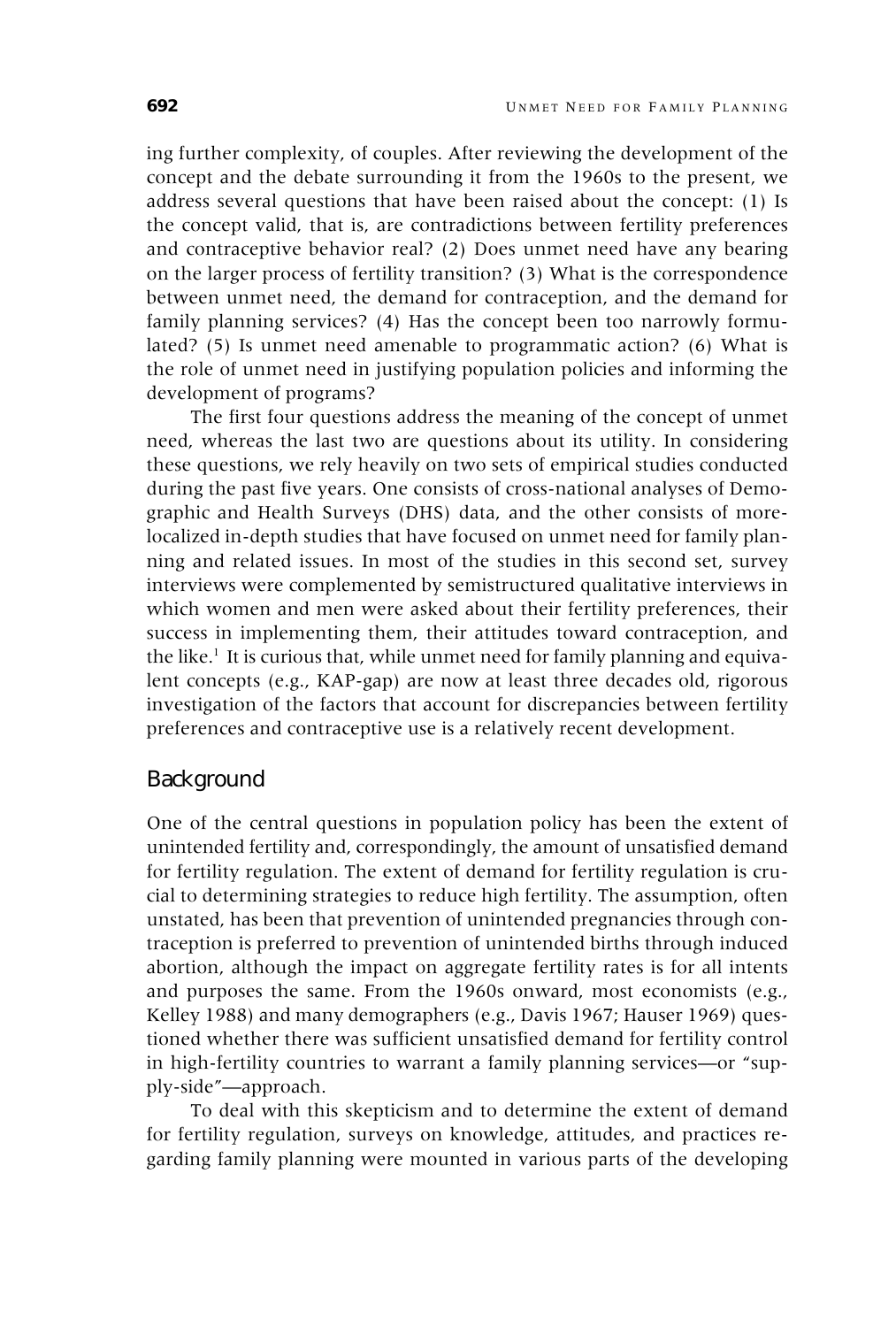world in the 1960s. These so-called KAP surveys (Bogue 1974) showed that in nearly all societies a discrepancy existed between some women's reproductive preferences and their contraceptive behavior, that is, there was a KAP-gap (Mauldin 1965; Berelson 1969). In most of these societies, there was no reason to believe that this gap could be readily closed through induced abortion. The identification of the KAP-gap was an important milestone in the development of population policies and programs through the 1960s, particularly in Asia. The documented existence of a significant group of women who expressed a desire to limit their fertility and who ostensibly would use family planning services if they were available inspired many governments to initiate ambitious family planning programs.

Nonetheless, much skepticism remained about the actual demand for family planning services. On the basis of analysis of women's responses to three KAP surveys in Taiwan, Ronald Freedman and colleagues (Freedman, Coombs, and Chang 1972) first identified a subset of women who they argued would be especially receptive to contraception, even without changing the number of children they wanted, because they indicated a desire to terminate childbearing but reported no use of contraception. Two years later, Freedman and Coombs (1974) used survey data from several countries to generate estimates of the size of this group. Drawing on the social psychology literature, in which the discrepancy between attitudes and behavior is firmly established (e.g., Ajzen 1993), they called the gap between the "need" for family planning services and their use "discrepant behavior."

The successor to the KAP surveys of the 1960s was the World Fertility Survey (WFS) program, which began in 1972 and ran through 1984, yielding surveys in 41 developing countries. In view of the crucial role of KAP-gap estimates in justifying support for population programs in their formative years, the limited effort of the WFS to broaden or deepen our understanding of this phenomenon is surprising. The WFS collected the pertinent information, but generating KAP-gap estimates was viewed as secondary to the goal of providing sound estimates of vital rates (fertility and mortality), the proximate determinants of fertility, and even fertility preferences. None of the 40 "comparative studies" produced by the WFS examines the relationship between fertility preferences and contraceptive use.<sup>2</sup> (The WFS did, however, devote systematic effort to the estimation of unwanted fertility; see Lightbourne 1985.) Greater attention was given to the relationship between preferences and contraceptive use in analyses of data from surveys conducted under the Contraceptive Prevalence Surveys (CPS) project, which ran from 1978 to 1984 (Anderson and Morris 1981; Morris et al. 1981).

When the first set of WFS surveys from Asia became available, Westoff (1978) produced a five-country study of "unmet need for family planning," the phrase he substituted for "KAP-gap" as an indication of his determination to develop more-refined measures of the discrepancy between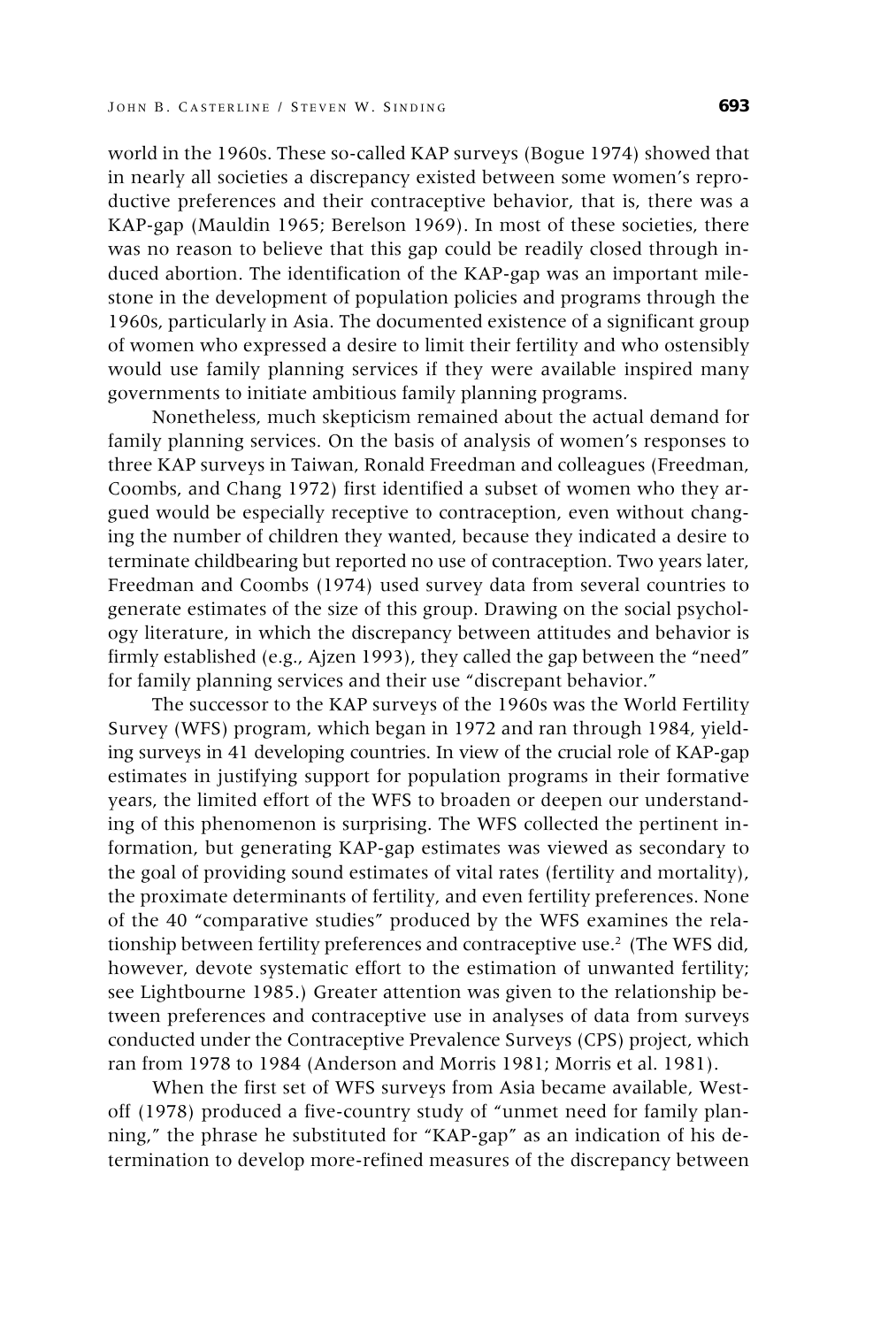fertility preferences and contraceptive use.<sup>3</sup> This was the first of several studies by Westoff and colleagues. In the first analyses, Westoff excluded pregnant and amenorrheic women on the grounds that they had no immediate need for contraception. This was one of a number of definitional issues that soon came to the fore. Subsequently, Westoff and Pebley (1981) showed that different definitions of unmet need (they specified 12 alternative definitions) produced estimates of the prevalence of unmet need that varied substantially (see also El-Zeini forthcoming). They also recommended that the unmet need concept be enlarged to cover the desire to space births as well as to limit childbearing (Westoff and Pebley 1981). The CPS surveys, unlike the WFS, included questions about interest in postponing or spacing births, so that it became possible to calculate the unmet need for spacing as well as for limiting births. A further broadening of the definition was advocated by Nortman, who argued that some pregnant, breastfeeding, and amenorrheic women should be included in the definition of unmet need because many would require contraception as soon as their current nonsusceptible status ended (Nortman 1982; Nortman and Lewis 1984).

The Demographic and Health Surveys became the vehicle for consolidating these refinements in the measure of unmet need. In the DHS, women who want more children are asked how soon they want to have the next birth. The DHS also asks pregnant and postpartum amenorrheic women whether their current or most recent pregnancy was intentional, mistimed, or unwanted (and also whether they were using contraception at the time of conception). With this information, Westoff and his collaborators developed an algorithm that is more complicated than the conventional KAPgap measures of the 1960s and 1970s and more complicated than the unmet need indicators generated from the WFS, chiefly because it allows for unmet need for the spacing of births and because of the assessment of pregnant and amenorrheic women, who are included among the women with unmet need if their current or most recent pregnancy was unwanted or mistimed (Westoff 1988). This algorithm, in various formulations that differ only slightly, has been applied to several rounds of DHS surveys in the country reports and in comparative studies (Westoff and Ochoa 1991; Westoff and Bankole 1995). The DHS investment in measuring unmet need for contraception—the care taken in developing intricate algorithms and their application in numerous country and comparative reports—is indicative of the increasing importance the field has attached to unmet need and related concepts. The contraceptive prevalence rate (CPR) remains the contraception parameter of first interest in most quarters, but as time has gone by the prevalence of unmet need has assumed almost equal stature. Because unmet need joins together contraceptive behavior and fertility preferences, the concept represents a marked shift in emphasis, although it is not always recognized as such. An increasing emphasis on unmet need unavoidably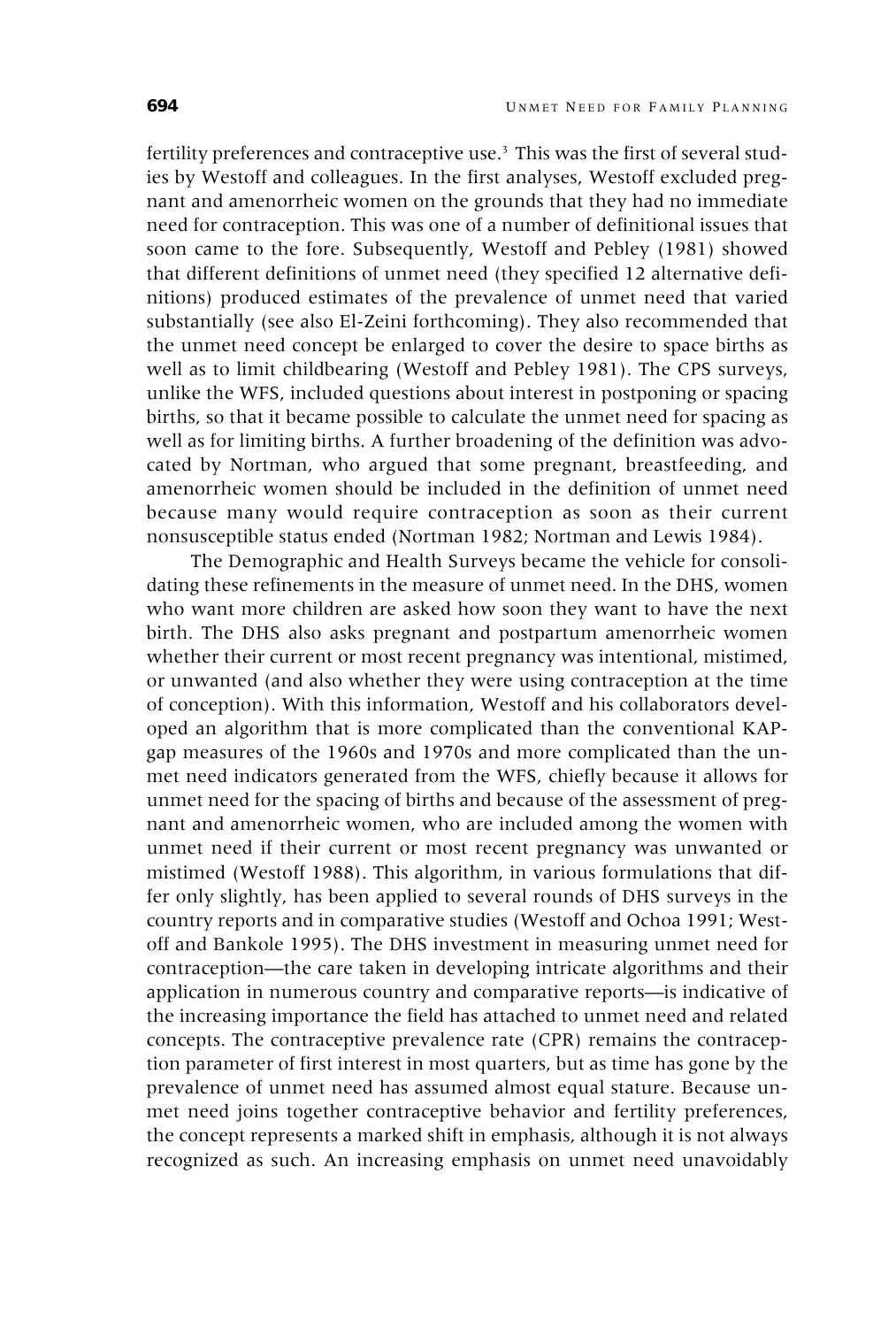brings with it greater attention to the demand for children, a point we return to below.

By the early 1990s, unmet need for contraception was firmly established as a core concept in the family planning and population policy literature. While the concept was not without its critics—we devote much of the remainder of this article to reviewing the criticisms leveled at the concept it appeared to demonstrate widespread demand for family planning services in many countries and a desire in nearly all societies to restrict fertility below prevailing levels. To be sure, this desire might also be attained through induced abortion, but the same survey data also contained women's admissions that substantial fractions of their recent births were unwanted (Lightbourne 1985). This remains so, to varying degrees, in most contemporary societies (Adetunji 1998), despite the large number of pregnancies that are terminated by induced abortion, both safe and unsafe, legal and illegal (Alan Guttmacher Institute 1999). Survey-based estimates of the prevalence of unmet need helped to overcome the skepticism of many scholars and policymakers about the existence and extent of demand by individuals for the information and means needed to control their fertility. Throughout the 1970s and 1980s, the concept helped to accelerate the expansion of family planning services, both as freestanding programs and as integrated components of expanded primary health care services.

As preparations began for the 1994 International Conference on Population and Development (ICPD), advocacy groups for women's health and rights, which had grown in size and determination over the previous two decades, set about using the ICPD as a means to shift the focus of population programs from demographic goals and targets to women's lives, including but not limited to their reproductive health (Sen, Germain, and Chen 1994; McIntosh and Finkle 1995). The manifesto of this women's movement became the 1994 "Women's Declaration on Population Policies," one of whose main planks was the elimination of demographic targets, quotas, and goals (International Women's Health Coalition 1993). These demographically derived targets, it was argued, led to programs that frequently directed women to obtain unwanted sterilizations and inappropriate methods of family planning, and, in their worst manifestations, resulted in coercing women to undergo sterilization or abortion (Garcia-Moreno and Claro 1994). In the event, the concerted effort to redefine the principles underlying international population policies and programs was largely successful, as plainly reflected in the ICPD Programme of Action agreed to by more than 180 governments in Cairo in 1994 (McIntosh and Finkle 1995).

In retrospect, the preparations for the Cairo conference and the conference itself marked a historic redirection of the field. It is ironic that, in the highly charged political context of the early 1990s, the concept of unmet need for family planning—which had its origin in the mainstream family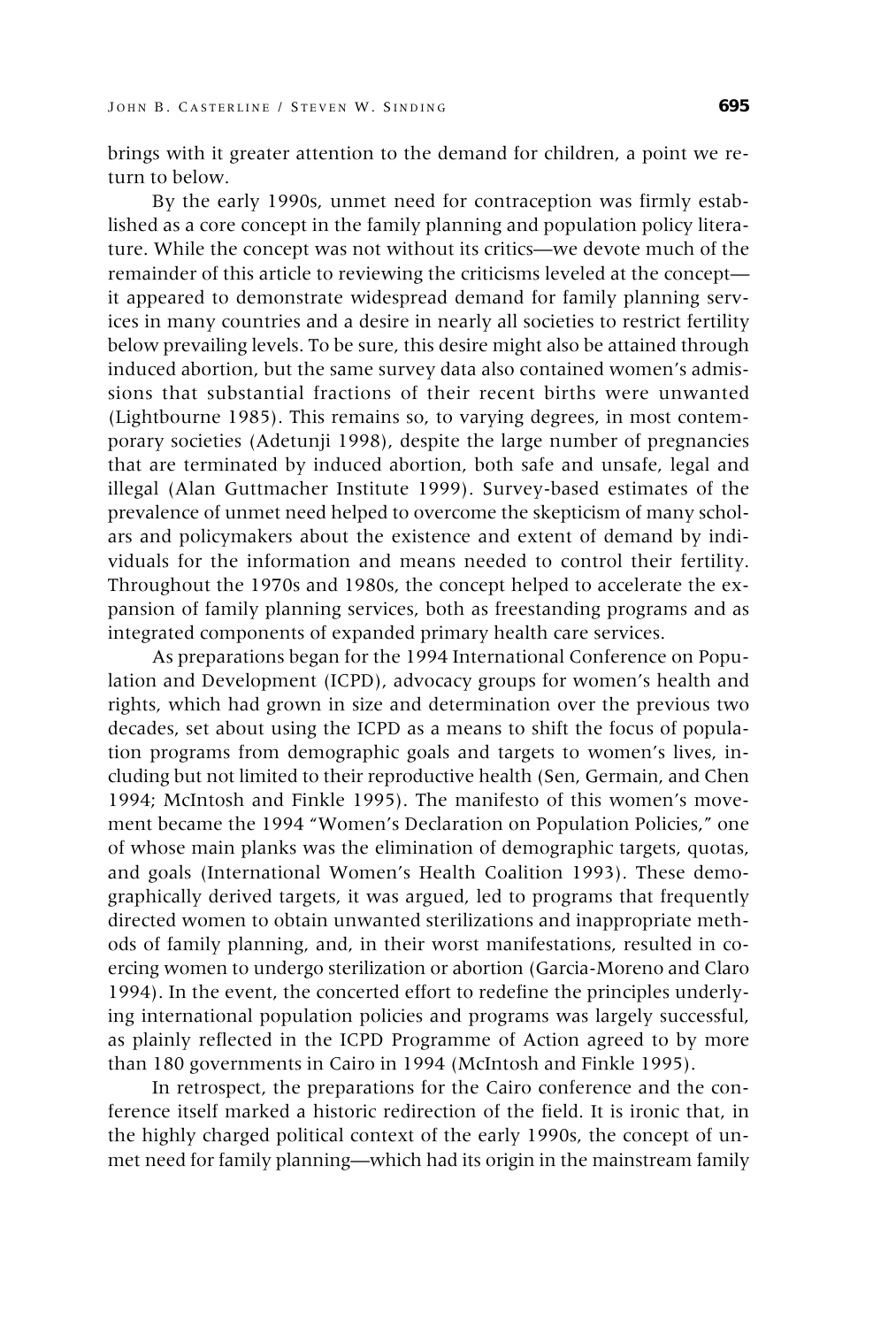planning movement of the 1960s and 1970s—assumed a new function as a bridge between the demographic and reproductive health points of view. From the standpoint of women's reproductive health rights, unmet need was taken as one indicator of the violation of such rights and one of several basic rationales for women's empowerment (McCauley et al. 1994; Germain 1997). From the demographic standpoint, an analysis published in 1994 (Sinding, Ross, and Rosenfield 1994) showed that, in nearly all countries that had specified demographic targets, fully satisfying the unmet need for contraception would result in contraceptive prevalence rates higher than the established targets. The interpretation placed on this finding was that public policies designed to satisfy existing demand for fertility regulation would obviate the need for targets that might be used as justification for activities that violated human rights.<sup>4</sup> This conclusion reassured many governments, particularly European governments, that it was possible to achieve demographic goals without pursuing numbers-driven population policies. Rather surprisingly, empirical analysis seemed to have dissolved the assumed tension between individual and collective interests that had troubled the field for decades (Demeny 1986). In the ICPD Programme of Action, unmet need for family planning receives explicit mention as a core rationale for population programs, and the document goes on to say: "Governmental goals for family planning should be defined in terms of unmet needs for information and services.… All countries should, over the next several years, assess the extent of national unmet need for good-quality family-planning services…" (United Nations 1994: paragraphs 7.12 and 7.16). Reducing unmet need became a target in itself, rather than a means for achieving demographic goals (Sai 1997).

In hindsight, the period surrounding the Cairo conference may have been a high-water mark for unmet need as an organizing concept in the international population field.<sup>5</sup> Some decline in enthusiasm for the concept follows inevitably from the lesser emphasis on family planning, as compared to other reproductive health issues, in the post-ICPD period. Below we consider whether unmet need for contraception has been too narrowly defined. Clearly there is scope for enlarging the concept, but it remains intrinsically a family planning concept, and thus it seems unavoidable that unmet need will become less compelling as family planning is seen as a less urgent priority and as an increasing portion of the need for family planning is satisfied.

As the term has gained wider currency, there have also been unfortunate misunderstandings of what it signifies. For many the term is not selfevident; and it is even offensive to some, especially nonspecialists. Even among specialists, many economists appear to be offended by the notion that any real need goes unmet. We consider this dispute at greater length in the next section. For others, resistance may reflect not so much a confu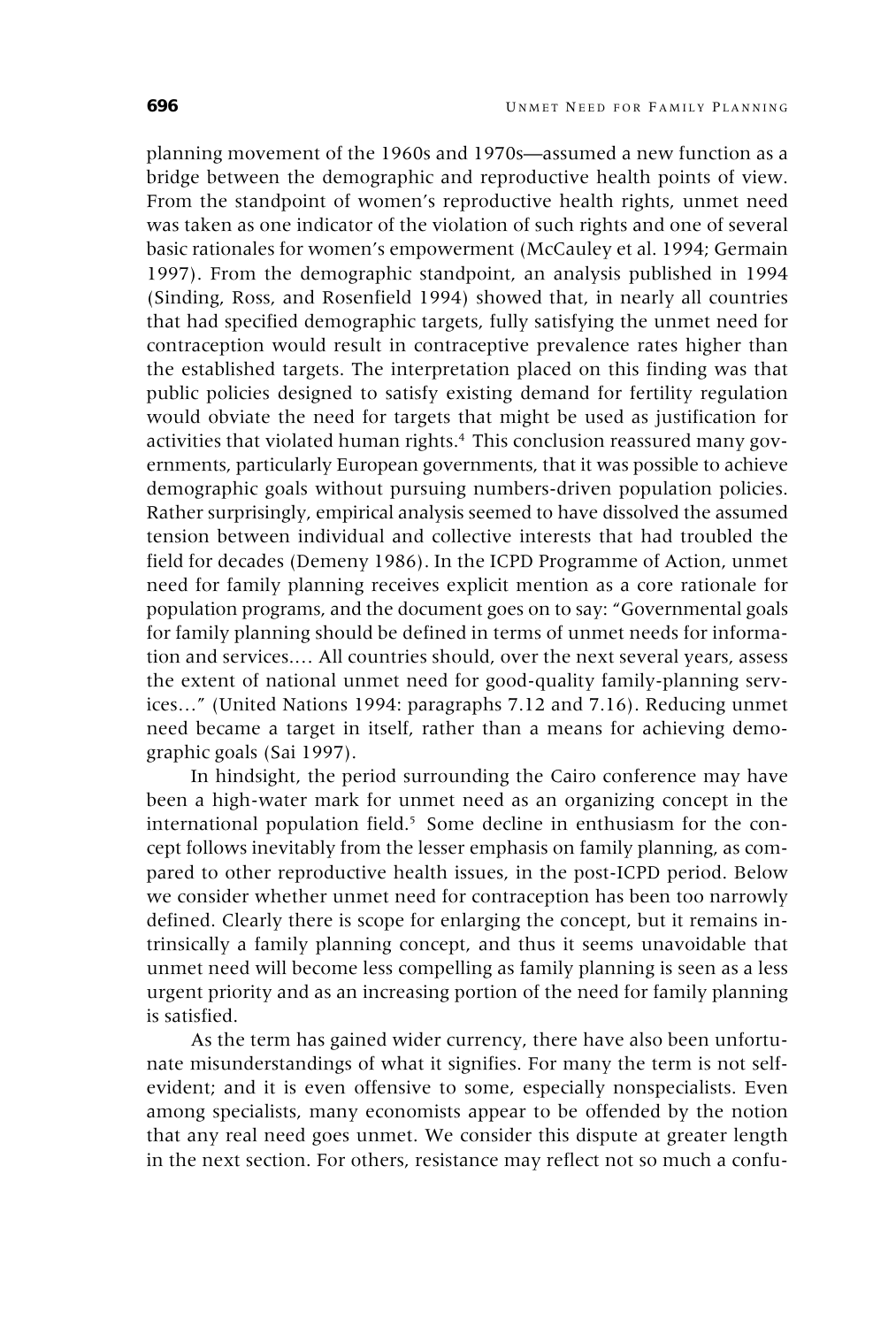sion about the concept of unmet need for family planning as a legitimate difference in social policy priorities in the face of finite resources. For example, in research conducted in 1996, officials from selected European development agencies—nearly all of them nonspecialists—most commonly reacted to the term with the comment that there are many unmet *needs* in the development field, among which family planning services is just one (Market and Opinion Research International 1997). The ranking of moreeffective fertility control (whether to serve individual or collective interests) as against other health and societal needs is a paramount public policy question that is, however, outside the bounds of this discussion.

More-focused misgivings about the concept have been articulated in the research literature, and it is to these that we devote the remainder of this article. Some of these echo skepticism about unmet need first expressed in the 1960s (with reference to the KAP-gap and repeated frequently up to the present), others are of more recent origin. In what follows, we lean heavily on recent empirical research.

# Validity of the concept

Perhaps the most fundamental challenge to the concept of unmet need is the assertion that it does not refer to a valid behavioral phenomenon. This argument takes several forms, all of which share the premise that the discrepancy to which unmet need refers is illusory: it is an artifact of survey measurement and/or the algorithms that analysts apply to survey data; or, even if it accurately captures an apparent inconsistency between preferences and behavior, this contradiction exists only in the eyes of the data analyst, not in the experience of women and men, who perceive no contradiction between their fertility preferences and their reproductive behavior.

A rudimentary version of this argument dismisses survey-based measures of fertility preferences. This view was prominent in the early days of fertility surveys (Hauser 1967), but has essentially been refuted by the cumulative weight of empirical research over the past three decades showing that survey data on fertility desires possess substantial validity, as assessed either at the aggregate or the individual level (Westoff and Ryder 1977; Hermalin et al. 1979; Westoff 1990; De Silva 1991; Tan and Tey 1994; Bankole and Westoff 1998). Hence the major participants in the more recent debate about unmet need have not questioned the overall validity of preference data.<sup>6</sup>

Instead, the discussion has shifted to the question of whether unmet need has any correspondence with the expressed experiences of individuals or, instead, is a construct imposed on women in quantitative analysis conducted in research centers far removed from the communities where the survey interviews were carried out. Note that in the DHS and similar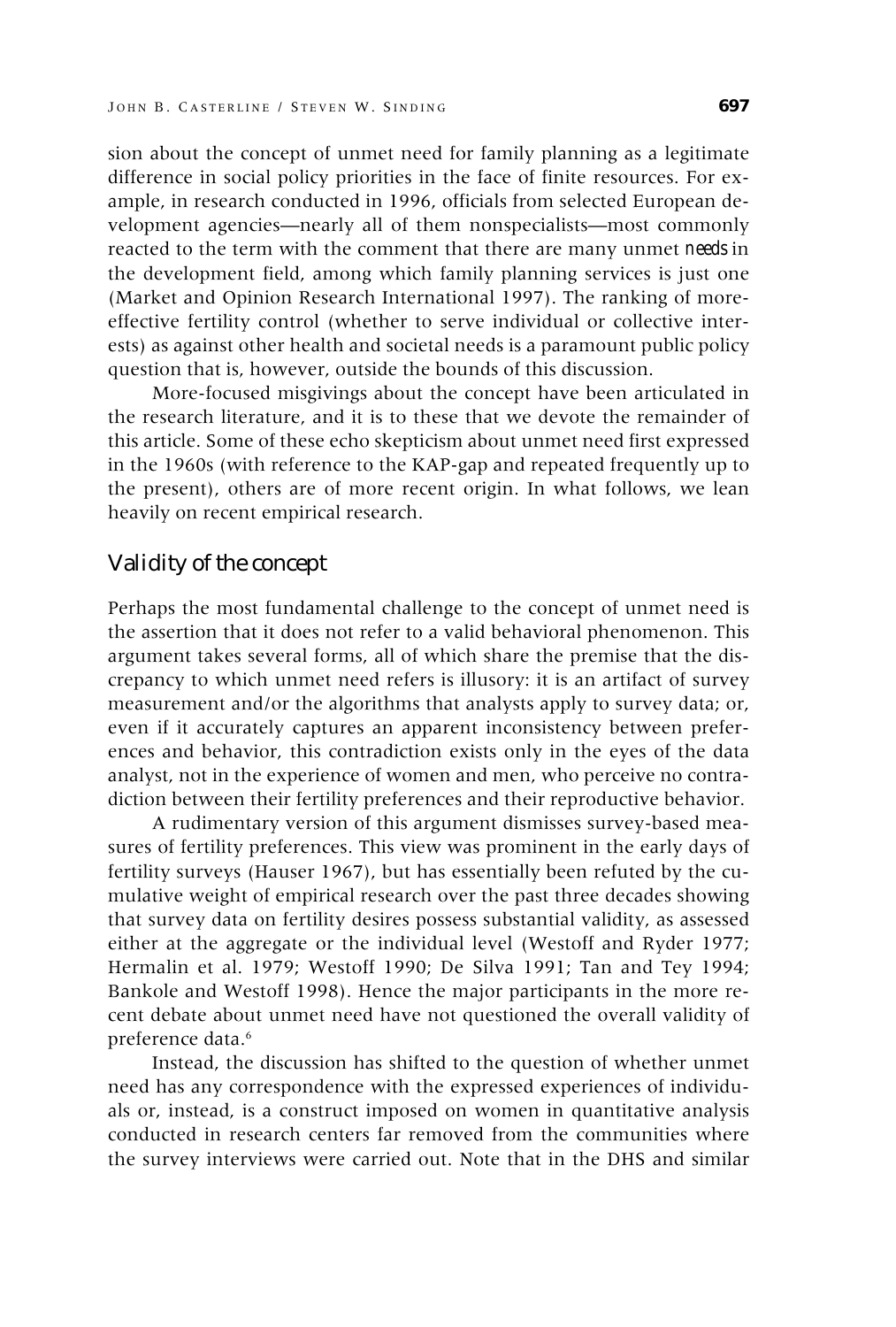surveys, women are not asked directly whether they perceive an inconsistency between their fertility preferences and contraceptive practice; rather the discrepancy is identified by the analyst through the comparison of responses to items in separate blocks of the questionnaire. In this sense unmet need is an inference on the part of the researcher, not a condition reported by the respondents themselves. The inference is twofold: that women who state a desire to postpone or terminate childbearing would like to take actions to avoid births, and that this should take the form of contraception rather than induced abortion (or any other actions women assume prevent births).

The most direct evidence that unmet need is real is the high incidence of pregnancies that are reported as unintended and—proof that induced abortion does not explain away unmet need—the large number of births that are reported as unwanted. With all the attention given to unmet need during the past decade, it is easy to forget that it is the desirability of preventing unintended pregnancies that justifies the focus on unmet need (Yinger 1998). Roughly one-fifth to one-quarter of births in the developing world are unwanted, as measured by women's direct responses in surveys to a question about the wantedness of their most recent pregnancy (Bongaarts 1997b). In all likelihood this is an underestimate of unwanted births, because longitudinal survey data reveal women's tendency for ex post revision of their preferences in favor of the wantedness of existing children (Bankole and Westoff 1998). Furthermore, because a substantial fraction of pregnancies are terminated through induced abortion (Alan Guttmacher Institute 1999), the fraction of pregnancies that are unwanted must be even higher than the fraction of births that are unwanted. A further fraction of recent births are reported as having occurred sooner than desired. Women's willingness to report that large numbers of recent births were unwanted or mistimed is difficult to reconcile with the argument that unmet need occurs only in the minds of researchers and policymakers.

This debate does not answer the question of whether the existence of unmet need has any immediate salience for women and men. Several recent empirical studies have been revealing on this point. As some have surmised (e.g., Pritchett 1994), a substantial minority of women classified as having unmet need perceive themselves to be at low risk of conceiving. Current practice is to exclude infecund women—that is, women who are thought to be unable to bear any (more) children—from the category of unmet need. Many women who are classified as fecund, however, may regard themselves as being at sharply diminished risk of pregnancy, either because they infrequently engage in sexual intercourse or because they feel (correctly or incorrectly) that their fecundability is low. In a comparative analysis of DHS data, Westoff and Bankole (1995) show that low perceived risk of conceiving accounts for a substantial fraction of unmet need in many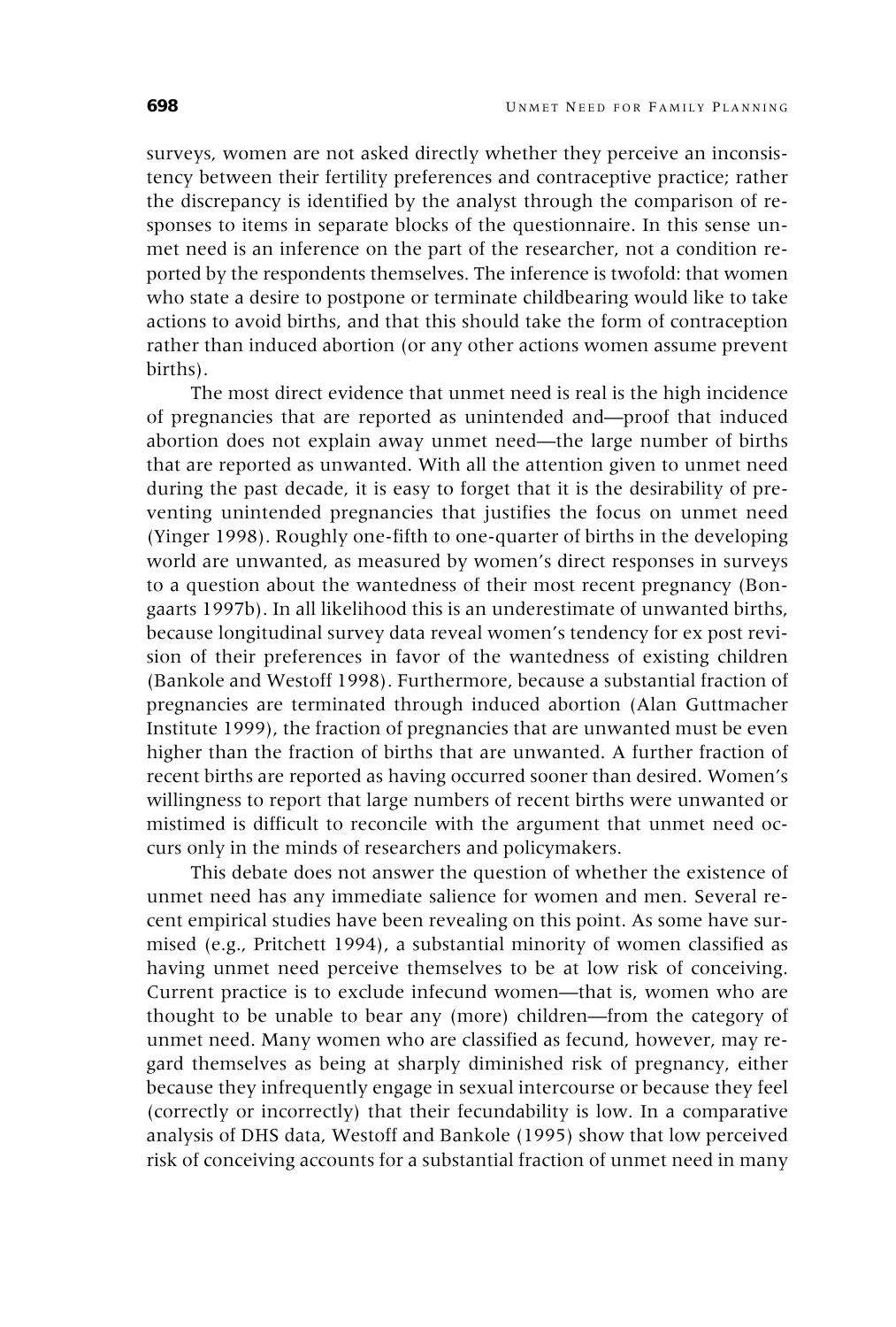countries. In more-localized in-depth studies of unmet need, the same finding emerges in the Philippines (Casterline, Perez, and Biddlecom 1997), Guatemala (Asturias de Barrios et al. 1998), Egypt (El-Zanaty et al. 1999), and Nepal (Stash 1999) but appears to be of less importance in Pakistan (Casterline, Sathar, and Haque forthcoming). In sub-Saharan Africa, a large fraction of women classified as having unmet need for birth spacing report that they are in postpartum abstinence (Westoff and Bankole 1995). It should not be surprising that women who, correctly or incorrectly, perceive themselves at low risk of conceiving see little reason for coping with the various costs and inconveniences of using contraception. Judging from these empirical studies, perception of a low risk of conceiving typically accounts for something on the order of 10–25 percent of the estimated unmet need for family planning. This is a nontrivial percentage, but hardly enough to invalidate the concept.

Equally revealing are the qualitative interviews conducted as part of the same set of in-depth studies. One line of questioning common to these studies was to ask women and men about their fertility preferences and their success in implementing them, in effect probing into their self-perception of unmet need for more effective fertility regulation. In all settings, it is clear that many women and men feel frustrated by their inability to adopt behaviors that would effectively prevent unintended pregnancies. Some individuals articulate the obstacles (deficiencies in the service environment, social barriers, and so forth) to implementing their preferences in fertilityregulation behavior, while others express only vague frustration that easily slips into resignation. Whether or not obstacles are identified, the transcripts from these qualitative interviews leave the reader with a sense of individuals' dissatisfaction with their ability to regulate their fertility.<sup>7</sup> Furthermore, a willingness to rely on induced abortion, instead of contraception, as a means of preventing unintended births is not expressed commonly in any of these settings. It is not possible from these studies to determine what fraction of women classified as having unmet need for contraception perceive themselves to be in that condition, but the cumulative impression is that it is a majority, not a minority, of such women. The argument that unmet need is entirely a fiction devised by the survey analyst is effectively refuted by this qualitative research.

It is important to establish the fundamental validity of unmet need, and in so doing respond to two sets of criticism. The first criticism, common among economists, is that the concept is illogical: if individuals truly wish to regulate their fertility, they will find a means to do so. Under conventional economic theory, unmet need (which economists understandably confuse with unmet demand) can be viewed as a temporary disequilibrium that market forces would correct in short order. By this reasoning, nonuse of contraception simply demonstrates a lack of sufficient motivation (Demeny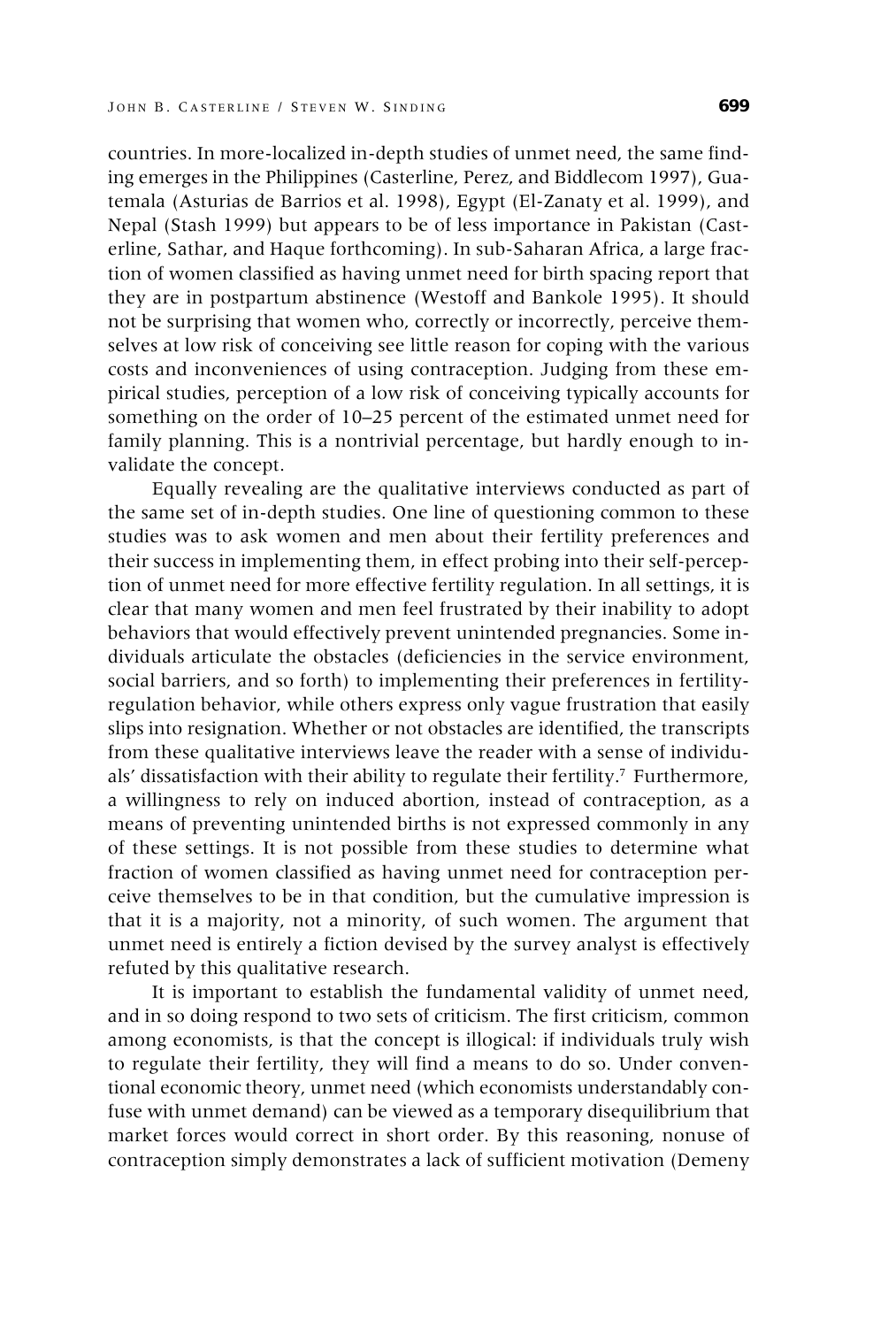1975; Pritchett 1994). The second criticism is that the concept of unmet need is patronizing (Pritchett 1994).

Both criticisms originate in misunderstandings of unmet need that can be attributed to the simplistic theorizing, and in many cases sheer absence of a sound behavioral model, in much of the mainstream research on unmet need. The key concept that has not been routinely articulated in this literature is *preferences operating under constraints* or, alternatively, *competing preferences*. Social scientists who have studied the relationship between attitudes, motivation, and behavior have long recognized that strongly held preferences will often not have direct behavioral counterparts because of obstacles to the implementation of those preferences or because other preferences overrule them (e.g., see reviews in Ajzen 1993; Eagly and Chaiken 1998; Dawes 1998; and Pittman 1998).<sup>8</sup> By no means does this diminish the reality of the contradiction between preferences and behavior; rather, it explains how it can come about. The in-depth empirical studies of unmet need carried out during the past five years provide concrete verification, in the case of contraception, of the validity of the decisionmaking models proposed in the social psychology literature. In diverse settings, preferences to avoid pregnancy are stymied by various constraints and obstacles, most notably fear of health side effects and social opposition (e.g., from one's spouse);<sup>9</sup> hence, it is not surprising that a substantial fraction of pregnancies are reported as unintended. Stash (1999) describes the deliberate weighing of costs and benefits of using contraception in Nepal, with the frequent result that women and men do not use a method despite a clear desire to avoid pregnancy. In short, unmet need is not illogical, nor does it presume irrational decisionmaking.

### Unmet need and fertility transition

A different line of argument questions the aggregate-level validity of the concept of unmet need. At issue is whether unmet need, as currently defined and measured, has any observable association with trends over time in contraceptive prevalence and fertility. If, the reasoning goes, unmet need correctly depicts a state of contradiction between fertility preferences and contraceptive practice, then adoption of contraception should be one of the common resolutions (induced abortion would be another). These individuallevel decisions, in turn, when aggregated should result in an increase in contraceptive prevalence and a decrease in fertility (because of reduced rates of unintended pregnancies). If, however, changes in contraceptive prevalence and fertility rates are attributable mainly to changes in fertility desires, then unmet need would be an insignificant concept from the standpoint of explaining observed variation of fertility over time and space and, hence, of limited utility as an organizing concept for population policy.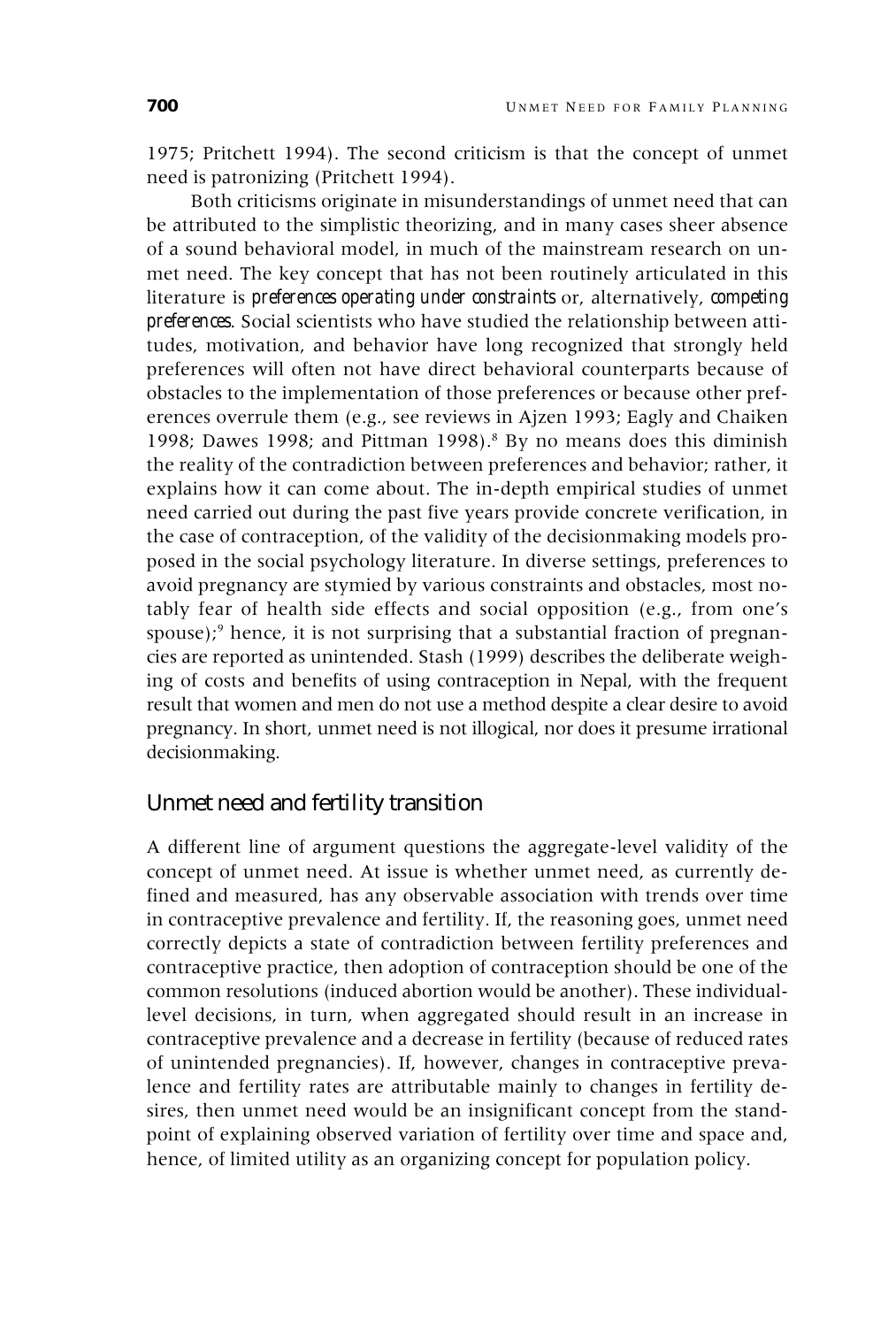This point of attack is adopted by Pritchett (1994) in an influential article.<sup>10</sup> Citing the strong cross-sectional and over-time correlation between desired and actual fertility at the country level since 1970, Pritchett concludes that fertility decline is due almost entirely to changes in fertility desires, hence there is limited scope for affecting fertility through the reductions in unwanted fertility that would follow from satisfying unmet need. Pritchett's argument is persuasive, and in fact few scholars would dispute his assertion that the fundamental force underlying fertility decline is a reduction in the number of births desired, itself a response to factors such as improvements in child survival, changes in the structure of the economy, and so forth. In building his argument Pritchett draws on evidence from a diverse set of empirical studies, using the various pieces of evidence to complement and reinforce each other. The linchpin in his case, however, is the fact that trends in actual fertility closely track trends in desired fertility. Or, equivalently, over the course of fertility transition the level of unwanted fertility is relatively stable.

From this Pritchett draws the inference that reductions in unwanted fertility must contribute very little to fertility decline. In drawing this inference he is mistaken, as Bongaarts (1997a, 1997b) shows through a simple model of reproductive behavior. Bongaarts's model distinguishes between the unwanted fertility rate calculated with all women of reproductive age serving as the denominator and the fertility rate among the smaller group of women who want to terminate childbearing (by definition the only source of unwanted births). Absent reductions in the fertility rate among this latter group of women, unwanted fertility calculated for all women will increase in the early and middle stages of fertility transition, primarily because declines in desired family size place a larger fraction of women at risk of an unwanted birth. Put otherwise, if unwanted fertility rates are relatively unchanging over time among all women of reproductive age, a reduction in unwanted fertility can only occur if fertility rates fall among the growing subset of women who want to stop childbearing. Pritchett draws the wrong conclusion from his empirical evidence: rather than demonstrating that fertility decline is almost entirely a result of reductions in the demand for children, his evidence is more consistent with a historical process in which a reduction in fertility among those at risk of unwanted births makes a disproportionate contribution to the overall fertility decline. This avoidance of unwanted births, in turn, was achieved largely through the adoption of contraception, as is plainly demonstrated through a substantial body of survey data.

A recent article provides direct empirical evidence of the decisive contribution to contemporary fertility declines of satisfaction of unmet need. Feyisetan and Casterline (2000) examine changes in contraceptive prevalence in 26 countries in Asia, Africa, and Latin America between the late 1970s and the late 1990s. Using individual-level survey data on fertility pref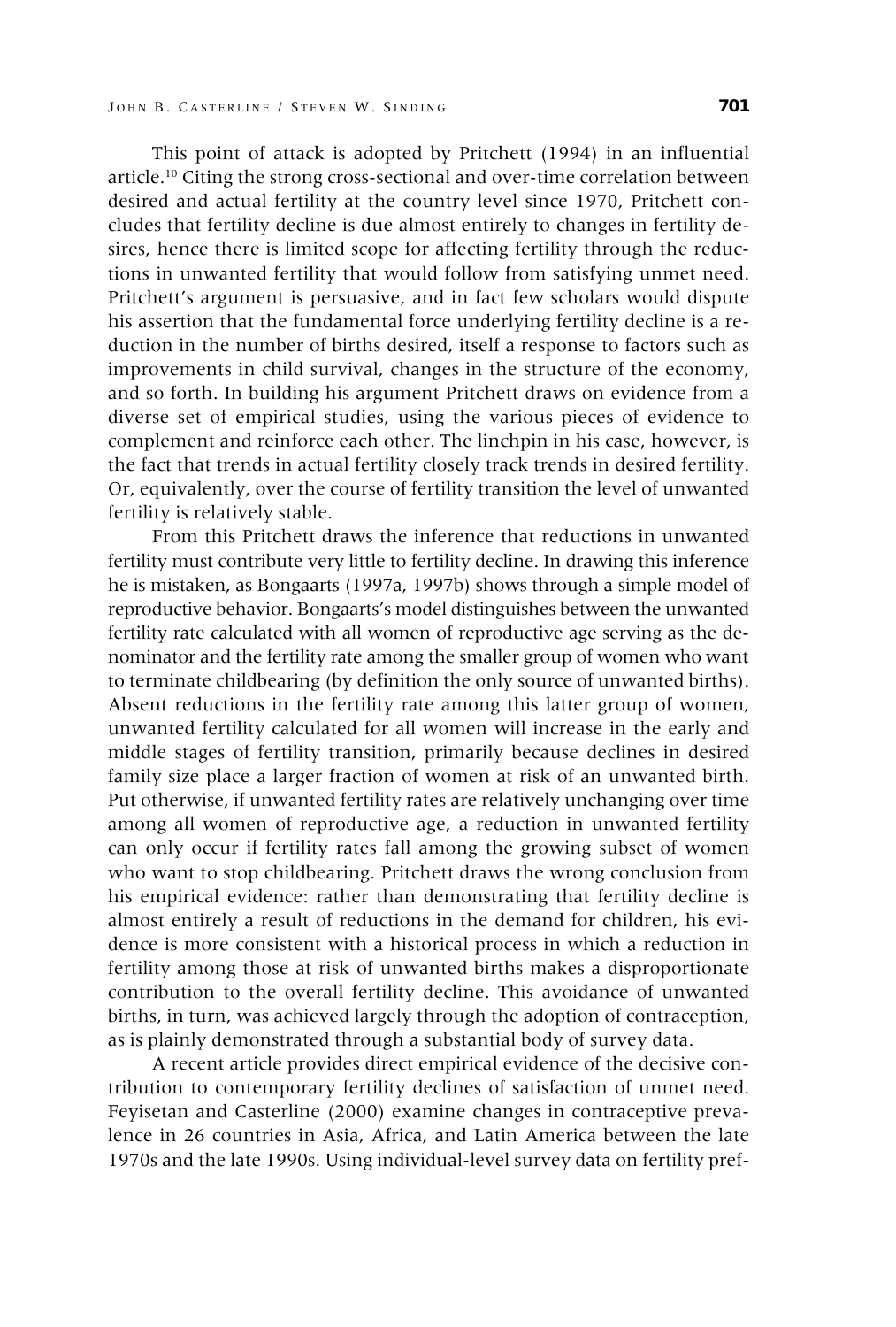erences and contraceptive use, the authors determine what fraction of the observed change in contraceptive prevalence can be accounted for by changes in fertility preferences (i.e., demand-driven change) and what fraction is accounted for by increasing rates of use within preference categories (i.e., change due to satisfying unmet need, or, equivalently, due to increased implementation of fertility preferences). In all 26 countries, increasing rates of contraceptive use within preference categories account for a majority of the increase in prevalence (ranging from 61 percent in Ghana to 96 percent in Colombia). Changes in fertility preferences, by contrast, account for only about 20 percent of the increase in prevalence on average, and in none of the 26 countries do they explain more than 40 percent of the increase. The clear conclusion is that substantial increases in contraceptive prevalence (and, by this means, substantial declines in fertility) can be achieved in the absence of changes in the demand for children, through the satisfaction of already-existing demand for fertility regulation.<sup>11</sup>

This research lends validity to the concept of unmet need and represents the aggregate-level counterpart to the individual-level phenomenon, evident in the qualitative research cited above, of a contradiction between fertility preferences and contraceptive behavior that individuals recognize and seek to resolve.

## Unmet need and the demand for family planning

Beginning with the first efforts to devise survey-based estimates of unmet need, one of the most compelling incentives has been that these might serve as estimates of latent, or unsatisfied, demand for family planning (or, going a step further, demand for family planning services). Trustworthy estimates of latent demand would clearly have considerable practical utility for a number of disparate purposes (ranging from demographic projection to the allocation of program resources). Up to the present, it has been common to equate unmet need and latent demand for family planning. As one example, the penultimate DHS comparative analysis of unmet need is entitled *Unmet Need and the Demand for Family Planning* (Westoff and Ochoa 1991), and even the most recent DHS comparative analysis makes frequent use of the notion of "total demand for family planning," which is defined as the sum of contraceptive prevalence and unmet need (Westoff and Bankole 1995). Analyses such as that of Sinding, Ross, and Rosenfield (1994), which shows that satisfaction of existing unmet need through contraception would, in itself, result in the attainment of established targets for contraceptive prevalence and fertility in most countries, implicitly assume that unmet need represents latent demand for family planning.

Several criticisms that can be leveled at the conclusions of Sinding et al. and similar exercises derive from skepticism that unmet need is equiva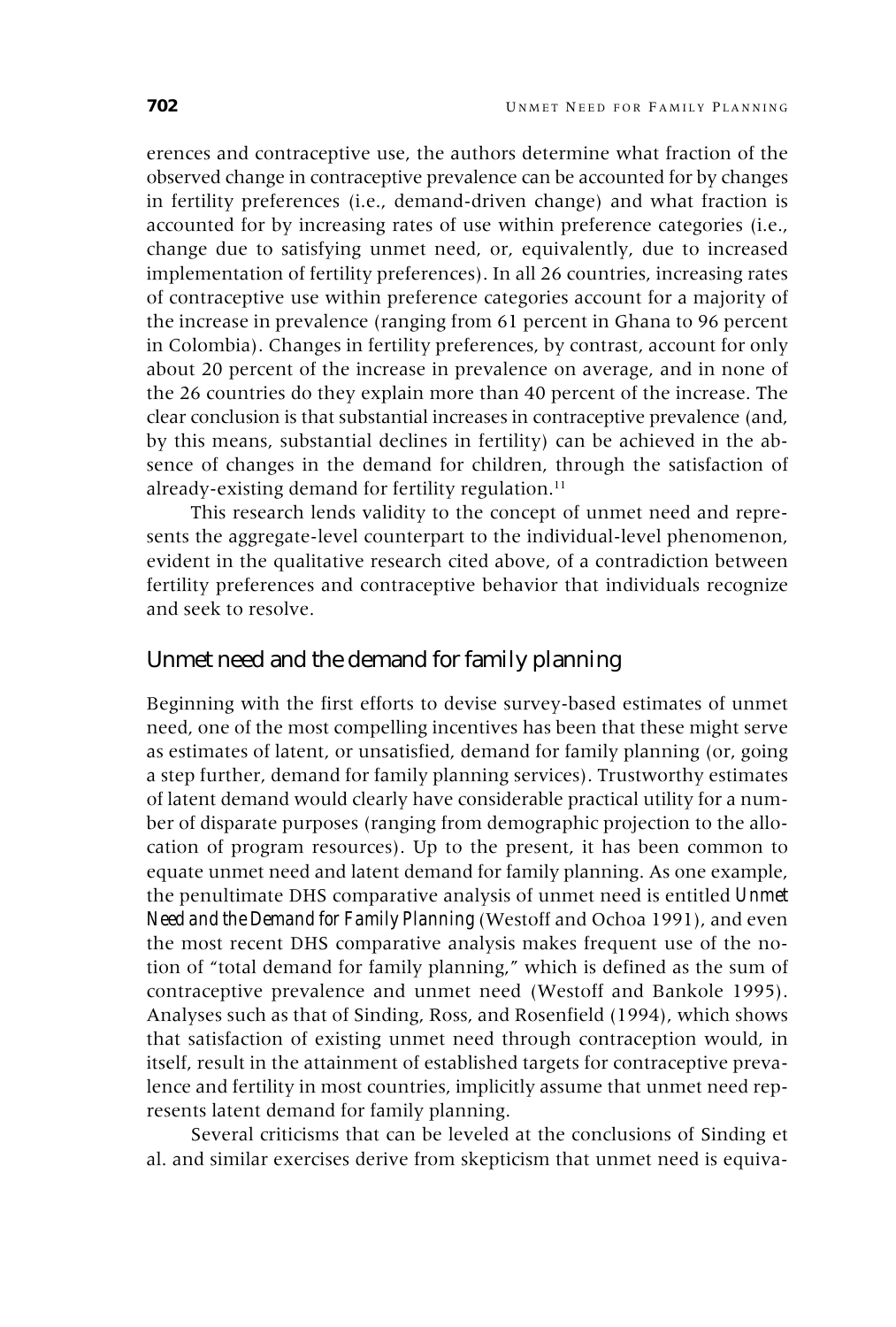lent to latent demand for contraception. One criticism is that satisfaction of all unmet need is unattainable in the short term, rendering the hypothetical calculations in Sinding et al. of little practical value. A second criticism is that unmet need is a poor proxy for the near-term demand for family planning (and, more specifically, family planning services), as compared to other available indicators. We consider the two arguments in turn.

Beginning with the first criticism, undoubtedly many women with unmet need are unlikely to adopt contraception any time soon, not so much because of their lack of access to services but rather because of their extreme reluctance to use contraceptives, either because of their perception of a low risk of conceiving or because of social, cultural, and health concerns (Pritchett 1994). This point is buttressed by empirical research, reviewed below, on reasons for unmet need. Even if it were correct from an analytical standpoint to regard women with unmet need as having latent demand for contraception, as a practical matter the reasons many women have for not using contraceptives are so firmly established that contraceptive practice any time soon, or ever, is extremely unlikely. By this line of reasoning, the calculations in Sinding et al. exaggerate the potential demographic impact of any determined effort to satisfy unmet need. But from this does it follow that estimates of unmet need can be dismissed as simply uninformative about latent demand for family planning? A more balanced view is that some fraction of the estimated unmet need does indeed represent latent demand for family planning that is susceptible to conversion into contraceptive use.

This last view governs the DHS analysis by Westoff and Bankole (1996), who consider several scenarios in which only a subset of women with unmet need adopt contraception. In particular, if one assumes that only those women with unmet need who state an intention to use contraception in the future are prepared to adopt—arguably a conservative assumption this still implies an increase in contraceptive prevalence of 60 percent on average (nearly 100 percent in countries in sub-Saharan Africa, where prevalence starts from low levels, and around 20 percent elsewhere), and an average decline in the total fertility rate (TFR) of 15 percent. Although this may seem a modest reduction in the TFR, in the majority of countries it represents 20 percent to 50 percent of the distance to replacement-level fertility. The primary conclusion to be drawn from Westoff and Bankole's analysis is that substantial demographic impact would follow from satisfying a fraction of existing unmet need. Under plausible (if ambitious) scenarios, a compelling demographic rationale for a focus on unmet need remains, and the key conclusions of Sinding et al. are confirmed.

The approach taken by Westoff and Bankole is ultimately unsatisfying, because the choice of the fraction of unmet need that represents a conscious demand for family planning is arbitrary. This shortcoming is a major motivation for conducting experimental studies, such as the highly influ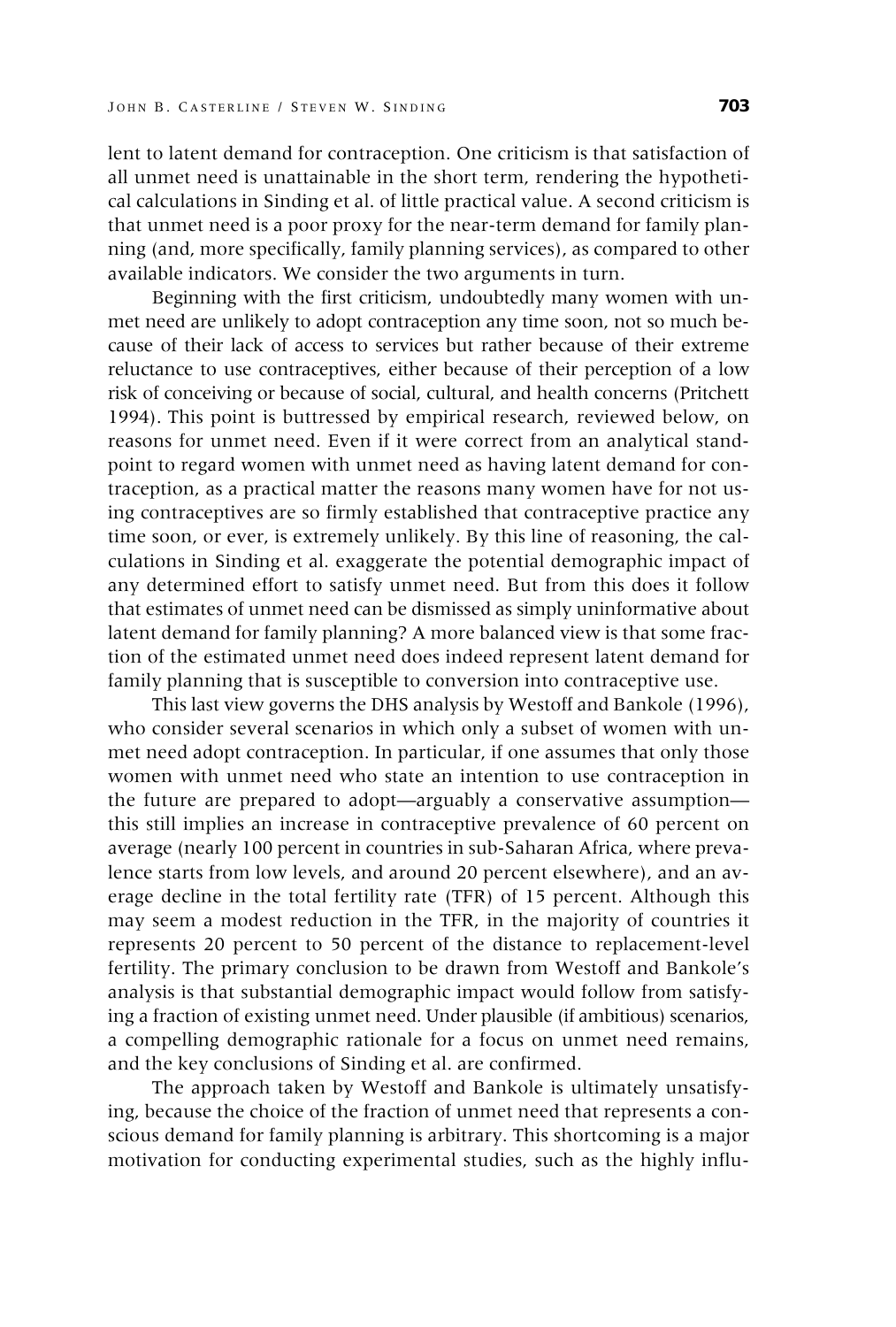ential Matlab project in Bangladesh,<sup>12</sup> that ascertain how women and men with unmet need respond to specific modifications of their environment. For now, we must settle for an imperfect understanding of the relationship between unmet need and the demand for family planning. Only if it were feasible to make contraceptive practice cost-free (with costs broadly defined to include cultural, social, and health costs as well as financial and time costs) would it be correct to regard all women and men with unmet need as having a latent demand for family planning that could readily become manifest. Short of that ideal and unrealizable condition, the category "unmet need" is composed of women who vary considerably in their demand for family planning. Some of these women desire to practice contraception under present circumstances or a change of circumstances that is within reach, while others would be prepared to use contraception only if significant features of their present circumstances could be modified. Some may prefer to rely on induced abortion, although there is considerable evidence that in most societies most women prefer contraception to abortion as a means of preventing births. How easily unmet need can be converted into use of contraception is a function of the nature and strength of the obstacles preventing implementation of preferences, and these will vary from setting to setting. Once this is recognized, clearly it is a mistake to link the validity of the concept of unmet need to its success in capturing demand for family planning.<sup>13</sup>

This leads to the second criticism of using unmet need as a proxy for demand for contraception, namely that better indicators are available. To ascertain the fraction of women and men with conscious demand, the most direct measure provided by surveys is the intention to use contraception in the future, typically an item asking the respondent whether she or he intends to use any time in the future or, more usefully, within the next 12 months. Prospective studies have demonstrated a strong correspondence between the intention to use and subsequent contraceptive behavior (e.g., Adler et al. 1990; Bhatia 1982; Curtis and Westoff 1996). Of particular relevance to our argument, recent analyses of DHS data by Ross and Heaton (1997) and Ross, Stover, and Willard (1999) show that a substantial fraction of nonusers who intend to use are not captured by conventional definitions of unmet need. If the aim is to estimate short-term demand for family planning, then the sum of contraceptive prevalence (with some allowance for discontinuation) and those intending to use is a more valid indicator than the sum of contraceptive prevalence and the prevalence of unmet need, even allowing for some failure to use among those stating an intention to use, because of the types of obstacles we have alluded to earlier.14 Note that this constitutes a departure from the logic of the algorithms developed by Westoff and colleagues. Those algorithms are assiduously cross-sectional in their frame of reference; their aim is to estimate unsatisfied need for pregnancy avoidance as of the date of the survey interview, not in the succeed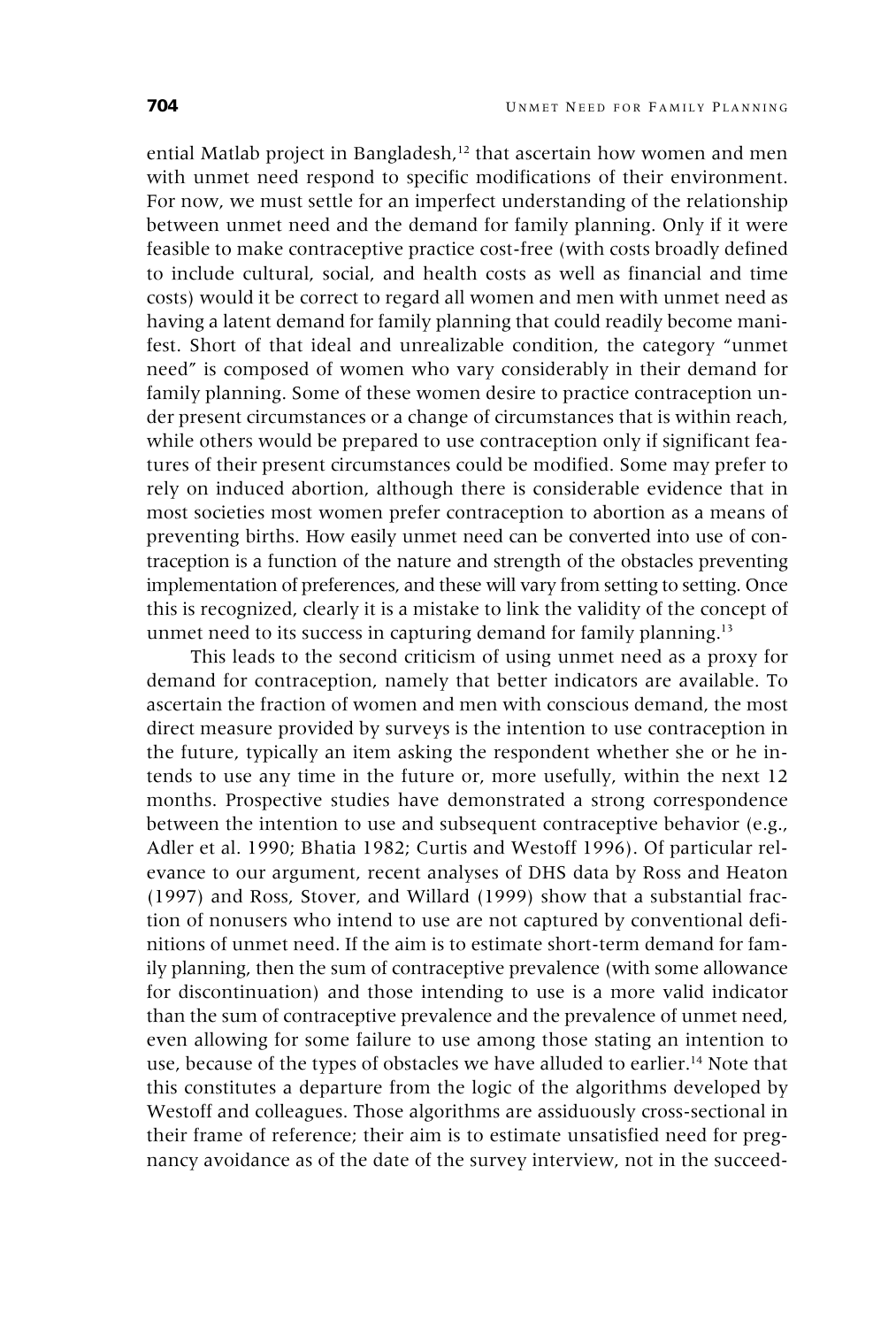ing months or years. When assessing the short-term demand for family planning services, in contrast, one must include sexually inactive women who might soon become active: for example, adolescents and women practicing postpartum abstinence. This concern has motivated the development of algorithms for estimating future demand that take into account reproductive dynamics (e.g., Nortman and Lewis 1984).

#### Broadening the definition

One criticism leveled with increasing frequency at the concept of unmet need for family planning is that the concept is too narrow. Many advocates for women's health and rights argue that unmet need is a misleading term because, as presently defined, it neglects reproductive health needs other than preventing births and neglects potential clients other than married women (Dixon-Mueller and Germain 1992; Dixon-Mueller 1993). In the sharpest versions of this criticism, unmet need is seen as a device that demographers have used to justify the expansion of family planning services for the purpose of reducing fertility—a Trojan horse for implementing demographic policies. According to these critics, reference to unmet need sustains a focus on numbers that has led to an expansion of services which do little to improve the reproductive health of women. By emphasizing demographic rather than health outcomes, proponents of unmet need perpetuate programs that serve women's health needs poorly and at worst are coercive (Hartmann 1987). Less radical versions of this criticism contend that the standard measure of unmet need fails to take into account the degree to which women are dissatisfied with their present method of contraception and with the quality of services through which methods are provided. These critics argue that unmet need should include qualitative as well as quantitative dimensions (Bruce 1990). Contraceptive users may still have family planning needs, and high contraceptive prevalence rates can coexist with the persistence of significant unmet family planning needs.

Some of these arguments, when examined more closely, do not identify shortcomings in the concept of unmet need for family planning per se, nor deficiencies in the way the concept has been applied, but rather constitute a rejection of the priority placed on family planning compared with other reproductive health behaviors and services. This is a legitimate stance to take, but is outside the scope of this discussion. We assume that prevention of unintended pregnancies is a widespread goal of women and men, that contraceptive practice is a principal mechanism for pregnancy prevention, and that it is appropriate for public policies and programs to be developed that facilitate individuals' avoiding unintended pregnancies. How this goal ranks against other reproductive health goals—for individuals, for larger collectivities—is a separate matter. We see nothing intrinsic to the concept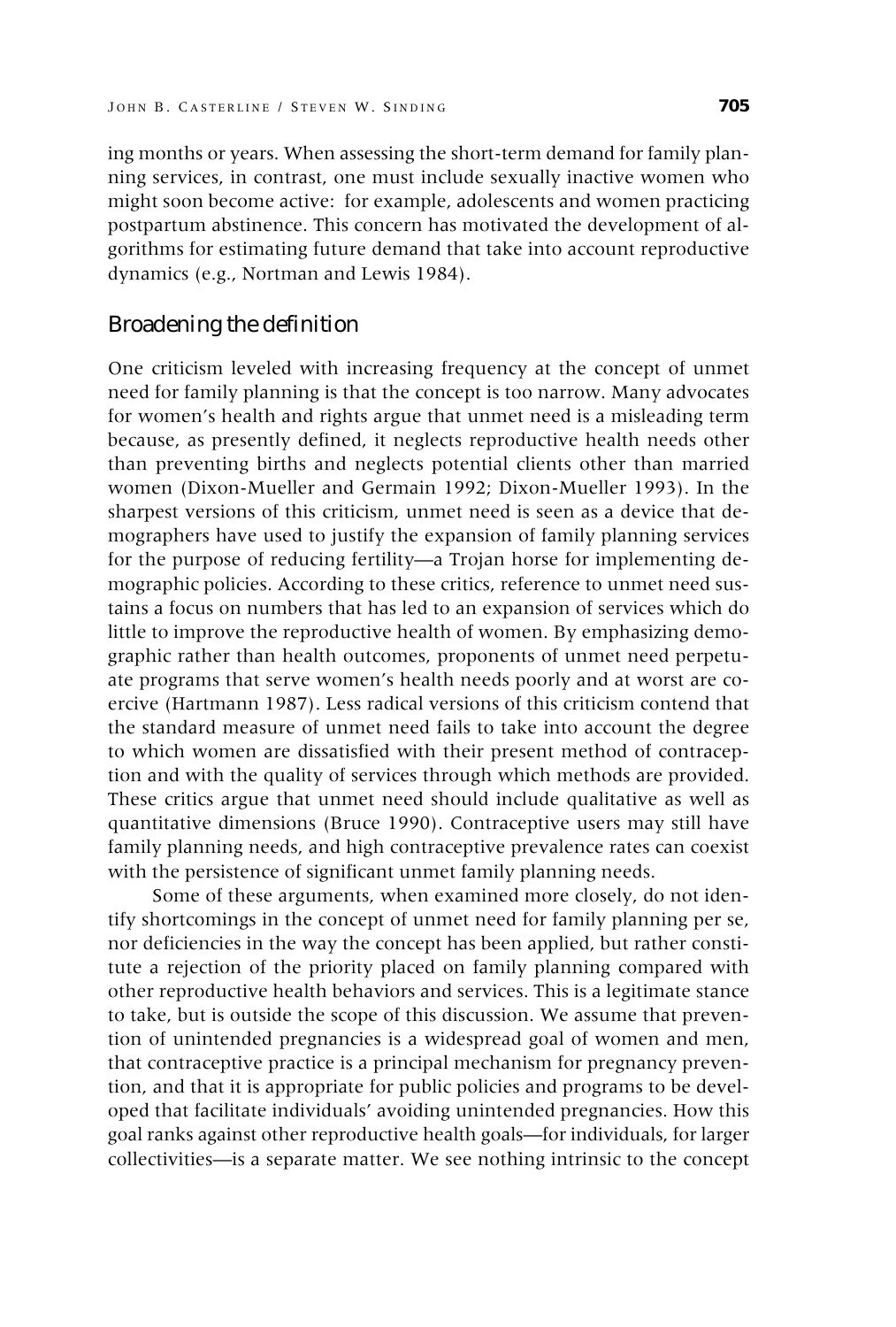of unmet need for family planning that requires contraception for the purpose of pregnancy prevention to be regarded as of higher or lower priority than other health needs. Concepts analogous to "unmet need for family planning" that refer to other types of reproductive health needs can certainly be proposed, accompanied by the development of appropriate techniques for measuring their prevalence empirically (Omran et al. 1992; Short 1994). Moreover, in many settings a necessary ingredient in the improvement in the quality of family planning services is enhanced sensitivity to women's broader reproductive health needs. Reproductive morbidity often discourages women from adopting or continuing to use contraception. In this sense, family planning and broader reproductive health agendas are not at odds with each other, indeed can be highly synergistic. A priority on reducing unmet need for family planning is by no means hostile to giving similar priority to meeting other reproductive health needs.

Beyond these larger issues of philosophy and purpose, we see considerable practical value in retaining a concept that focuses on family planning for the purpose of pregnancy prevention. In the same vein, we also favor retaining individual fertility preferences as the criterion for ascertaining the existence of unmet need for contraception. Some have proposed alternative definitions that use various health-risk criteria—for example, the woman's age and parity, regardless of her desire to postpone or terminate childbearing (DeGraff and de Silva 1996)—but we view these as fundamentally different, albeit legitimate, bases for determining unmet need.<sup>15</sup> The emphasis on individual reproductive aspirations is a hallmark of the concept of unmet need for family planning that emerged several decades ago.

Even given our adherence to this concept of unmet need, however, we recognize significant deficiencies in the empirical research to date. The underlying rationale for the concept is that unintended pregnancies are an undesirable outcome (Yinger 1998; Jain 1999). Obviously, married women are not the only persons at risk of unintended pregnancies: unmarried women and men (whether married or unmarried) are also at risk. Despite the calls of Dixon-Mueller and Germain (1992) and others to enlarge the definitions of unmet need to encompass these other groups, progress in this direction has been disappointing.<sup>16</sup> The most recent DHS comparative analysis of unmet need contains estimates for unmarried women in most countries, but, as the authors concede, the estimates rest on a number of debatable assumptions (Westoff and Bankole 1995). The challenge in studying unmet need for family planning among unmarried women is, first, measuring sexual exposure (which is assumed for married women, although clearly this is not always the case) and, second, measuring fertility preferences. Both pieces of information are less easily obtained from unmarried individuals in most settings. Another practical obstacle is that ordinarily the data-collection instruments for the unmarried must be substantially differ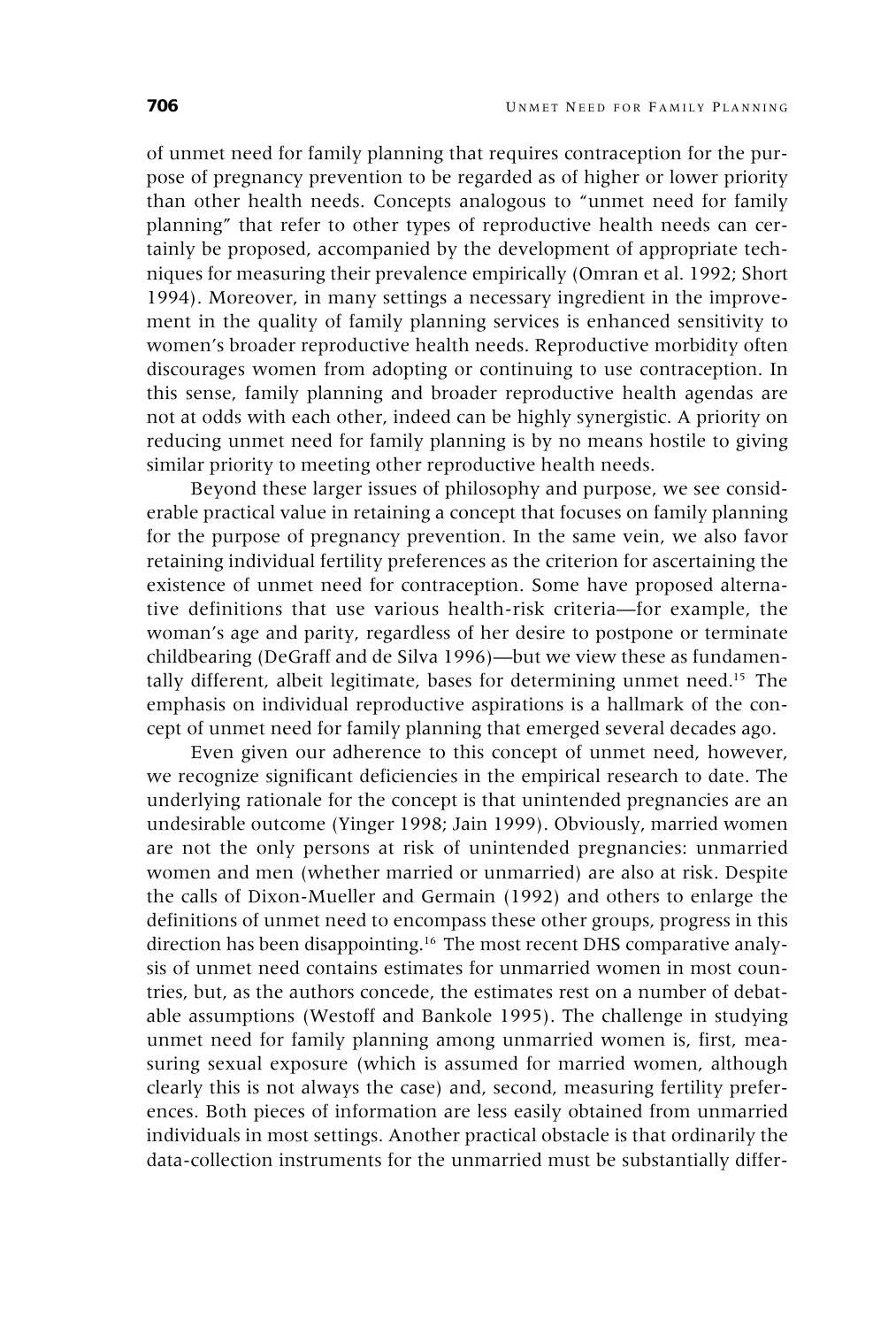ent from the instruments for the married, because questions about fertility desires, pregnancy and childbearing experience, contraceptive knowledge and practice, and so forth must be tailored to their different life situation.

The concept of unmet need for family planning is as straightforward when applied to men as to women: like women, men may wish to postpone or terminate their reproduction. Obviously, the consequences of pregnancy are different for men than for women, but this does not modify the basic concept of unmet need. The major complication with men is that they can father children with more than one woman, hence in theory their unmet need is woman-specific. This means that in empirical research information must be obtained about men's fertility preferences and contraceptive practice partner-by-partner. As with unmarried women, there has been limited empirical research on men's unmet need for family planning (for examples, see Dodoo, Luo, and Panayotova 1997; Ngom 1997).

A related topic of research is "couple unmet need" (Bankole and Ezeh 1997; Becker 1999). Given that fertility preferences are a property of individuals rather than couples, couple unmet need does not seem a useful concept, unless its formulation explicitly recognizes the possibility of spousal discordance in fertility preferences. The comparison between preferences and behavior that lies at the heart of unmet need makes no sense for dyads in which one partner can have preferences that differ from the other partner's. This is another instance of the irresolvable nature of what demographers usually term the "two-sex problem." There are many relevant topics to investigate without resorting to the concept of "couple unmet need": sex differences in levels of unmet need, the extent to which the attainment of one partner's preferences is incompatible with the attainment of the other partner's preferences, and the influence of each partner on the contraceptive attitudes and behaviors of the other (e.g., Ezeh 1993).

A final respect in which the conventional approach to unmet need has been criticized as being too narrow is the neglect of contraceptive users who are dissatisfied with their method or by some other criteria are using an inappropriate method (Dixon-Mueller and Germain 1992; Foreit and Mostajo 1993). One simple rule is to exclude less efficacious contraceptive methods—certain of the so-called traditional methods, for example—from the definition of contraceptive use, rendering women using these methods eligible for inclusion in the unmet need category. In Vietnam, applying this rule to recent survey data results in an increase in the percentage of currently married women with unmet need from 14 percent to 36 percent (Phai et al. 1996). In considering whether such refinements of the definition of unmet need are desirable, we return to the overarching goal that motivates the concept, namely the avoidance of unintended pregnancies (Yinger 1998). Contraception that provides inadequate protection from pregnancy—either because of features intrinsic to the method or because users are dissatisfied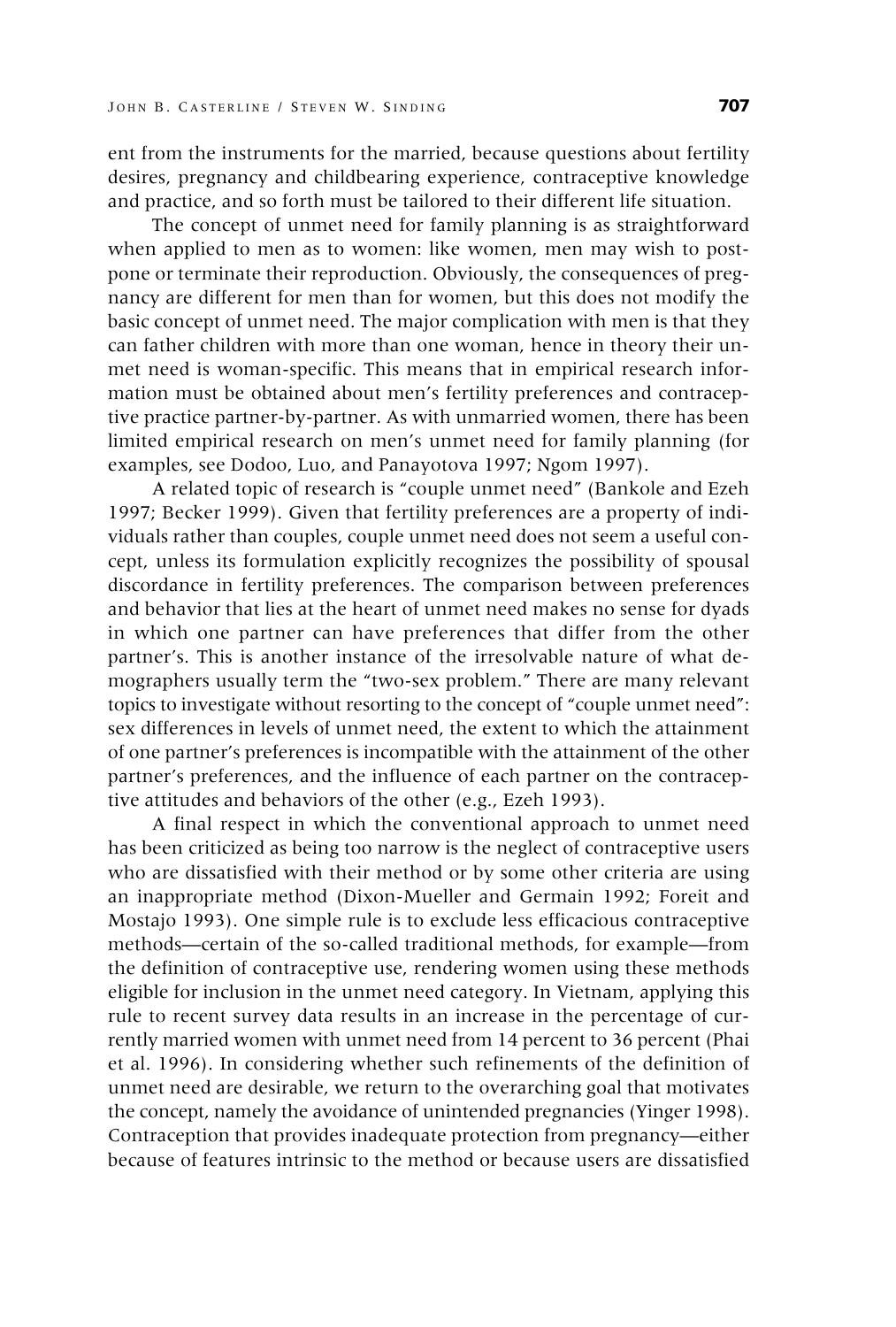and therefore use the method incorrectly—does not meet this goal, and by leaving users at risk of an unintended pregnancy does not completely remove them from the state of unmet need for family planning. In our view, therefore, classifying some users as having unmet need is in principle consistent with the basic concept of unmet need as it has been understood over the years. Conceptual issues remain to be resolved, particularly whether unmet need should be viewed not as a dichotomy but as a continuum, with some individuals having a greater degree of unmet need (or, better, a greater risk of an unwanted pregnancy) than others (El-Zeini forthcoming).17 There are also measurement challenges: for example, how can use-effectiveness and method dissatisfaction be ascertained in a DHS-type survey?

#### Unmet need and programmatic action

From the 1960s to the present, survey estimates of widespread prevalence of unmet need (or its predecessor "KAP-gap") have been used to justify public and private investment in programs to provide family planning services to women and men, presuming that unmet need can be successfully addressed through programmatic interventions. Whether or not it can depends, first, on the nature and strength of the obstacles to the implementation of fertility preferences and, second, on the degree to which those obstacles can be weakened or even eliminated through programmatic interventions. Hence, in considering the role of unmet need in justifying and informing the design of programs, we begin with a review of evidence on the causes of unmet need.

We can point to nine in-depth studies conducted in the 1990s that entailed primary data collection (mixing qualitative and quantitative approaches),<sup>18</sup> complemented by several DHS analyses that in effect examine the same problem (Bongaarts and Bruce 1995; Westoff and Bankole 1995). This surge in research on the causes of unmet need can be attributed to an awareness of a significant void in the empirical literature, combined with a renewed commitment by donors (including the Rockefeller Foundation, the US Agency for International Development, and the Hewlett Foundation) to advancing scientific knowledge on this problem. This research investment is indicative of a recognition on the part of these donors that a better understanding of individuals' reproductive aspirations and the barriers to realizing those aspirations is a prerequisite if policies and programs are to be refashioned in a manner that is responsive to the Cairo agenda.

For the purpose of informing the design of programmatic interventions to reduce unmet need, the basic question is to what extent nonuse can be attributed to the properties of contraceptive methods or of family planning services, as against entrenched social and cultural barriers.19 If, for example, the primary reason that women do not act on their desire to limit fertility is the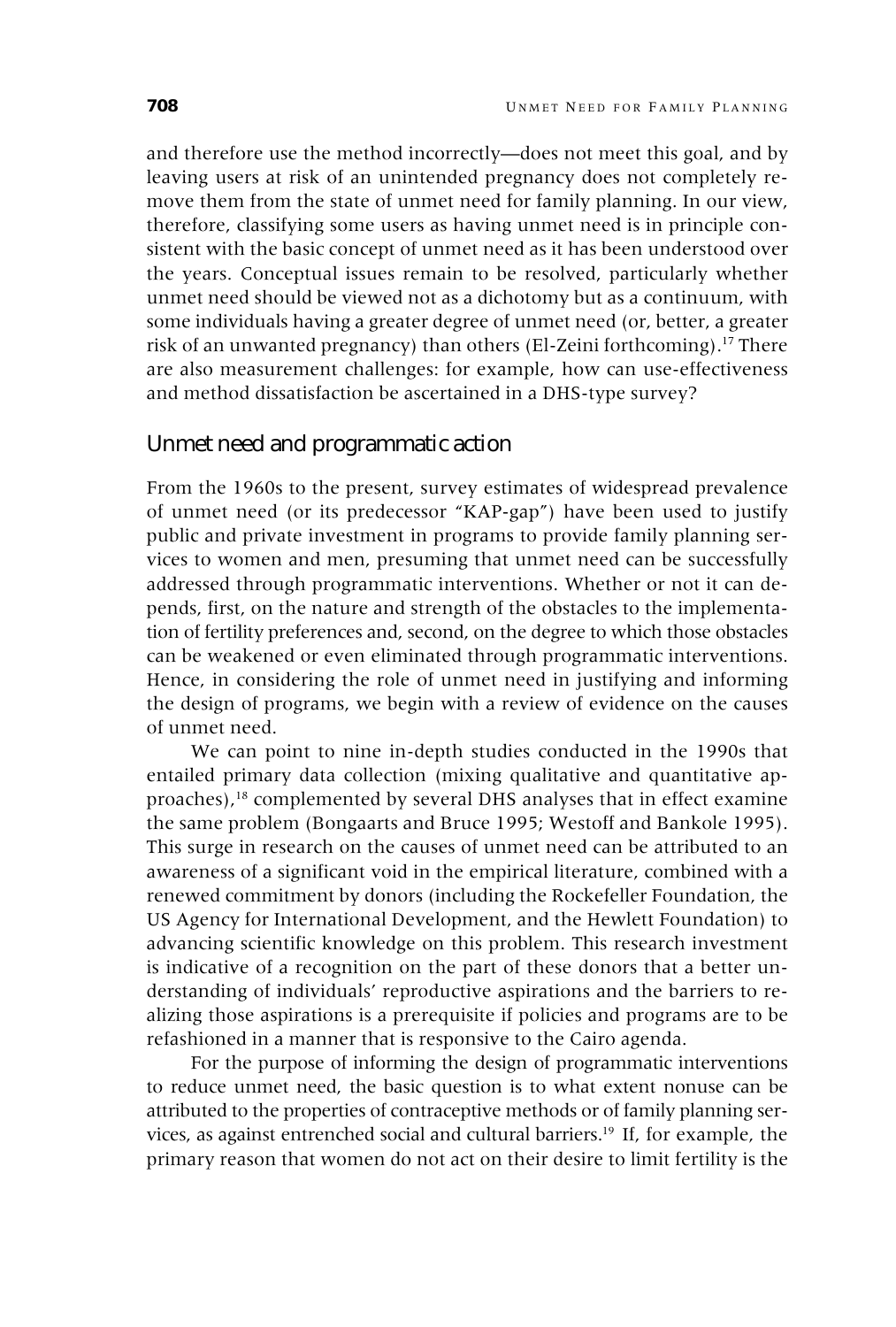opposition of husbands, other kin, and/or influential members of the community, then programs must develop strategies for reducing these social barriers. Or perhaps the sensible conclusion is that there is little that family planning programs can do to overcome such barriers, in which case the rationale for investment in such programs is seriously undermined. If, on the other hand, the primary reason for nonuse is a fear of side effects or other issues related to the service delivery environment, presumably informational and organizational reforms can be undertaken in response.

The usual conclusion that emerges from recent empirical research is that inadequate access to services is not one of the predominant causes of unmet need.20 This finding is consistent with evidence in DHS surveys (Bongaarts and Bruce 1995; Westoff and Bankole 1995). It would be a mistake to infer from this finding that problems related to access have been eliminated. Women and men in rural Pakistan, for example, identify the remoteness of family planning services as one of the main barriers to contraceptive use (Population Council/Islamabad 1997). But in general, inadequate access to services is less often cited as a reason for unmet need than other costs of contraceptive use, most notably social opposition and health concerns, as discussed below.

In evaluating this finding, two points must be kept in mind. First, by design none of the in-depth studies of reasons for unmet need reviewed here permits a rigorous assessment of the contribution of the accessibility of services, as might be achieved, for example, through a quasi-experimental design (pre-test, intervention, post-test) or even a sample design stratified on access to services. While women rarely cite lack of access as a primary reason for not using contraceptives, a properly designed comparison of women with adequate and inadequate access might reveal substantial differences in the prevalence of unmet need. Well-designed quasi-experimental studies in several settings demonstrate that improved access can have large effects on contraceptive prevalence (for Bangladesh, see Koenig et al. 1992 and Cleland et al. 1994; for northern Ghana, see Debpuur et al. forthcoming). A second and more fundamental point about the role of the family planning service environment is that many of the nonaccess barriers to use identified below can be attacked through appropriately designed programmatic initiatives (Bongaarts and Bruce 1995).

Of the causes of unmet need other than those related to access to services, three emerge from the in-depth studies as especially salient: lack of necessary knowledge about contraceptive methods, social opposition to their use, and health concerns about possible side effects.

On the matter of knowledge, there are many potential informational barriers to contraceptive use. Women must be aware of contraceptive methods, they must know where supplies of these methods can be obtained and how much they cost (with the exception of methods such as withdrawal and rhythm), and they must know how to properly use the method they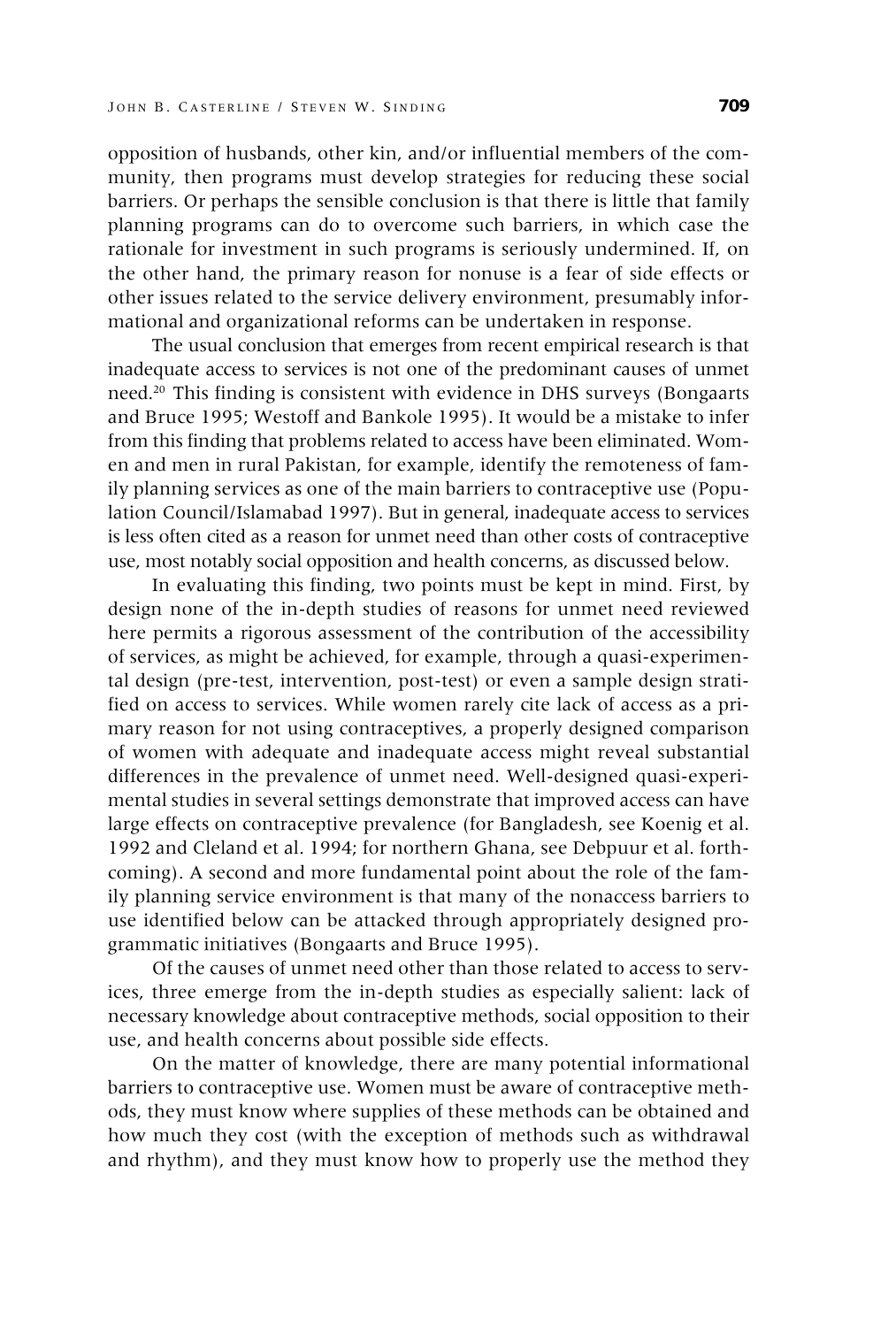select. There are few settings in which most women possess all the necessary information. Indeed, in sub-Saharan Africa substantial fractions of women are simply not aware of any modern methods of contraception (Westoff and Bankole 1995). Elsewhere, many are aware of only one or two rather than the full range of available methods. Incomplete or erroneous information about where to obtain methods and how to use them may be even more prevalent (Robey, Ross, and Bhushan 1996). These types of information problems related to contraception are strongly associated with unmet need in cross-national analyses (Bongaarts and Bruce 1995) and in more-localized studies in Pakistan (Population Council/Islamabad 1997) and northern India (Viswanathan, Godfrey, and Yinger 1998; Mishra et al. 1999).

The second and third causes—social opposition and health concerns—are but the two most salient "costs of contraception," to use the terminology of the Easterlin synthesis framework (Easterlin 1975; Hermalin 1983). Contraceptive costs are broadly defined to include social, cultural, psychic, and economic costs of adopting and continuing to use a method. While these costs have been recognized for some time (Bogue 1983; Nag 1984), only during the 1990s was their nature and strength investigated in a variety of settings.

The recent in-depth studies have focused on unmet need among women, and, not surprisingly, opposition on the part of the husband—real or perceived—has drawn the most attention. The woman's husband is one of many socially significant actors who might discourage or oppose a woman who wishes to use contraception, but clearly in most settings the husband is by far the most dominant influence. The husband's opposition is identified as a major reason for nonuse in studies conducted in the Philippines (Casterline, Perez, and Biddlecom 1997), Guatemala (Asturias de Barrios et al. 1998), India (Viswanathan, Godfrey, and Yinger 1998; Mishra et al. 1999), Egypt (El-Zanaty et al. 1999), Nepal (Stash 1999), and Pakistan (Casterline, Sathar, and Haque forthcoming). Other persons who are often portrayed as hindrances to contraceptive use are parents-in-law (especially mothers-inlaw) and other in-laws, neighbors, and local community leaders (political or religious).

A conclusion that emerges from these and other studies is that unmet need is as much a reflection of primary social relations as it is of individual attitudes and experiences. This "social component" takes different forms depending upon the setting. In Pakistan, most women are convinced that their husbands oppose most methods of family planning, and contraceptive practice without the husband's approval is unthinkable. Their husbands, in turn, are concerned about the social acceptability of contraception in their social circle of extended kin and community members (Population Council/Islamabad 1997). In this sense, the husband becomes the conduit through which other actors influence women's contraceptive decisions. In northern Ghana, most women with unmet need and their husbands are unsure about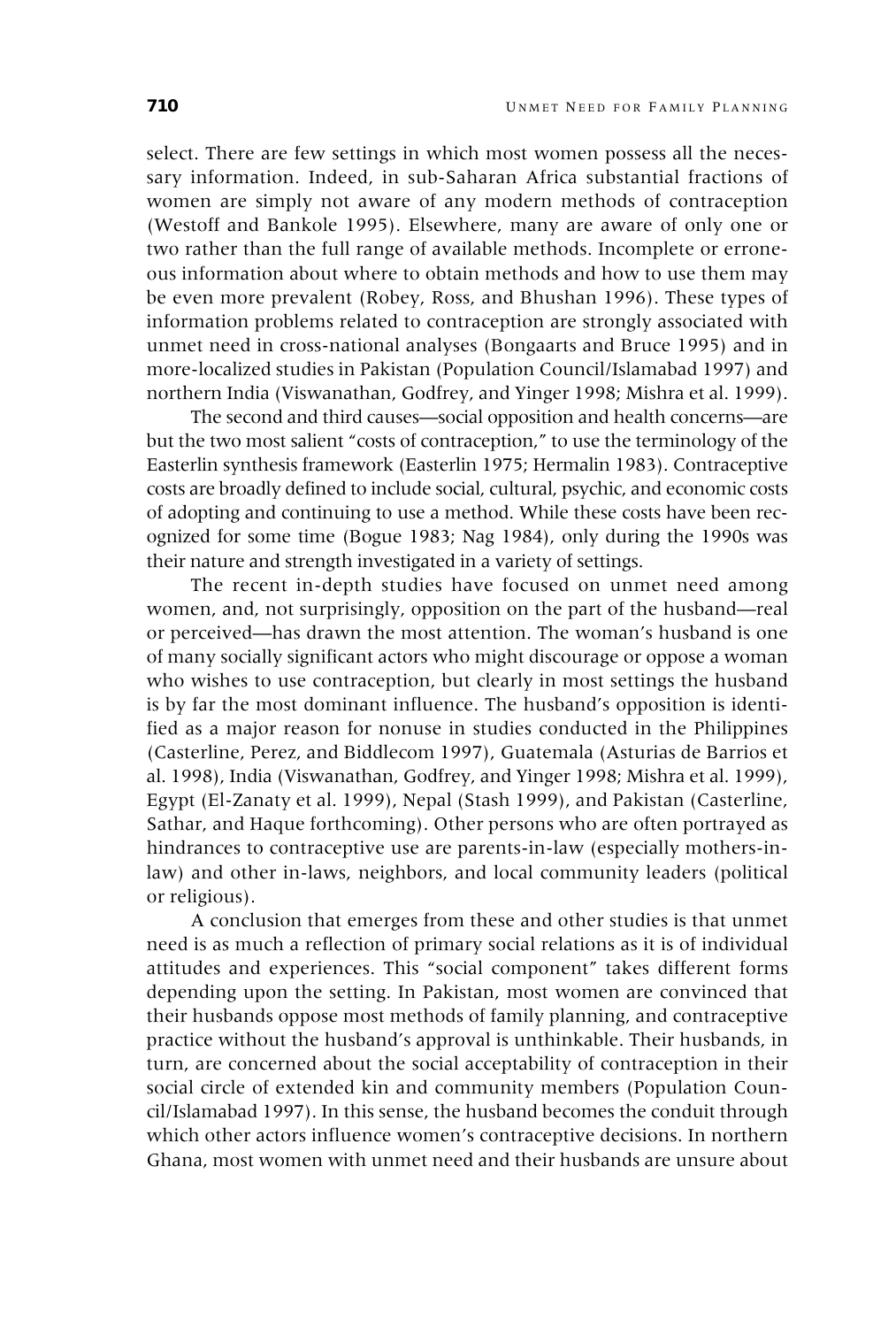whether their spouses, relatives, and friends approve of contraceptive use, and this uncertainty makes them hesitant to adopt a radically new technology. Women's denial of the use of contraception is common (Biddlecom, Tagoe-Darko, and Adazu 1998).

Recent empirical studies have revealed the processes through which spousal relations create barriers to using contraception. According to data from several settings, wives and husbands on balance concur in their fertility preferences and in their views about contraception (e.g., Biddlecom, Casterline, and Perez 1997; Mason and Smith 2000). How is it, then, that husbands represent barriers to their wives' use of contraception? The answer is twofold. First, wives frequently misperceive their husbands' attitudes. This is of some consequence because attitudes toward contraception are undergoing change, and spouses' mutual misperceptions seem to be repositories for outdated (and often inaccurately negative) views (Population Council/ Islamabad 1997). Second, while only a minority of husbands are more strongly opposed to contraception than their wives, in these instances the husband's view typically wins out. The wives of this minority of husbands appear to account for a disproportionate share of women with unmet need (Biddlecom, Casterline, and Perez 1997).

Another widespread finding is that health concerns are a major obstacle to the adoption and continued use of contraception. (See Bongaarts and Bruce 1995; Casterline, Perez, and Biddlecom 1997; Asturias de Barrios et al. 1998; Viswanathan, Godfrey, and Yinger 1998; Yinger 1998; El-Zanaty et al. 1999; Stash 1999.) Health concerns have been cited for decades by family planning fieldworkers. Recent empirical research provides more-rigorous confirmation of the powerful influence health concerns exercise over contraceptive decisionmaking. From qualitative interviews conducted in diverse settings, it is clear that health concerns are strongly felt and are not simply a convenient excuse on the part of the women. Recent qualitative research also shows that health concerns are multidimensional, a fact often overlooked by researchers and even family planning program managers. Interviews in Egypt, Nepal, Pakistan, and Zambia reveal that fear of the health side effects of contraceptives dissuades women from using a method, not only because of aversion to the expected physical discomfort (and worse) but also because of the expected time and financial costs of managing the side effects, the potential loss of labor productivity, the possibility of interference with spousal sexual relations, and a sense that the side effects signify divine disapproval. Once the multidimensional nature of this cost of contraception is recognized, it becomes clear why health concerns present an imposing barrier to use.

From the standpoint of the design of effective programs, what are we to make of these findings about the causes of unmet need? There is little solid evidence about what specific tactics programs can employ to reduce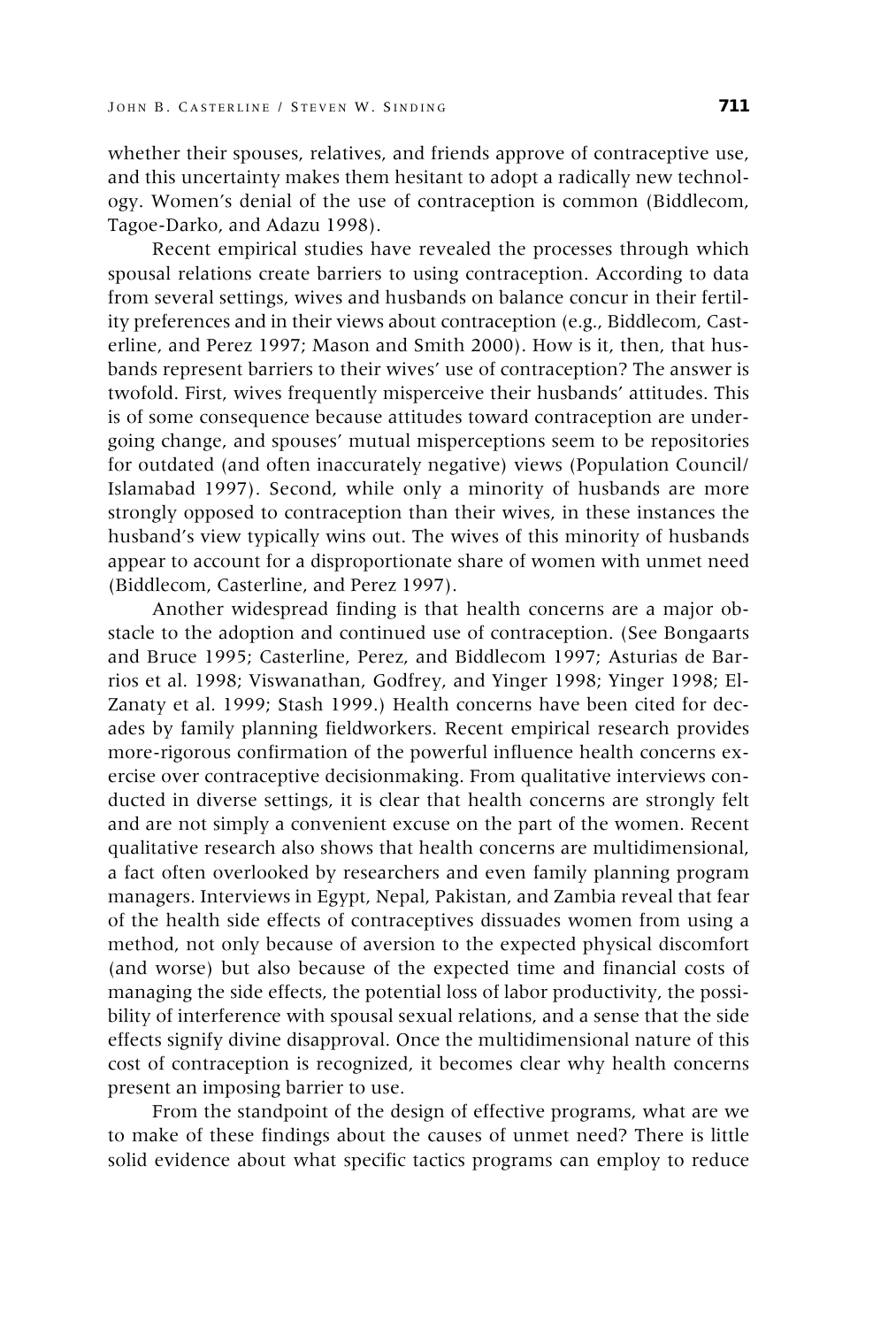obstacles to contraception that result from social opposition and health concerns (so-called nonaccess barriers). In certain settings increased density of services and improvements in the quality of services are followed by substantial increases in contraceptive use, and much of this increase is the result of greater use among already-motivated women, that is, satisfaction of unmet need (on Bangladesh, see Koenig et al. 1992 and Cleland et al. 1994; for northern Ghana, see Debpuur et al. forthcoming). If access to services has the same low ranking among the causes of unmet need in these settings as in the research just reviewed, then it follows that the program impact observed in these experimental studies must be due in large part to the reduction or elimination of nonaccess barriers to use. These nonaccess effects of programs have long been recognized (Cleland and Wilson 1987; Phillips and Ross 1992; Cleland 1994) but to date have not been carefully measured. We need experimental research in which both the pre-test and the post-test incorporate a rigorous assessment of the causes of unmet need, of the sort carried out in the in-depth studies cited above, from which it would be possible to determine the extent to which the intervention affected each of the causes.

It is nevertheless clear that programs can be deliberately designed to attack nonaccess barriers. Consider health concerns about contraceptive use. A number of well-recognized programmatic strategies are available for overcoming health concerns that block the adoption and continued use of contraception. These include careful counseling of women about likely side effects at the time contraceptive supplies are obtained, periodic follow-up of adopters in which special attention is given to health side effects, and local availability of a range of methods so that, when necessary, women can switch methods. Some of these strategies, in turn, depend on sound training of fieldworkers and the development of effective educational material. And, as noted above, health services that are more attentive to women's broader reproductive needs are likely to be more responsive to women's health concerns about contraception.

#### Unmet need and population policy

A persistent mistake during the past three decades has been to equate population policy with the singular aim of improving family planning services (i.e., through family planning programs) (Jain and Bruce 1994). There are of course important population issues worthy of concern other than high fertility. And fertility levels are certainly influenced by a host of social, cultural, and economic factors, as recognized at both the 1974 World Population Conference at Bucharest and the International Conference on Population at Mexico City in 1984 (United Nations 1974 and 1984). Despite this, many countries have pursued population policies virtually as if family plan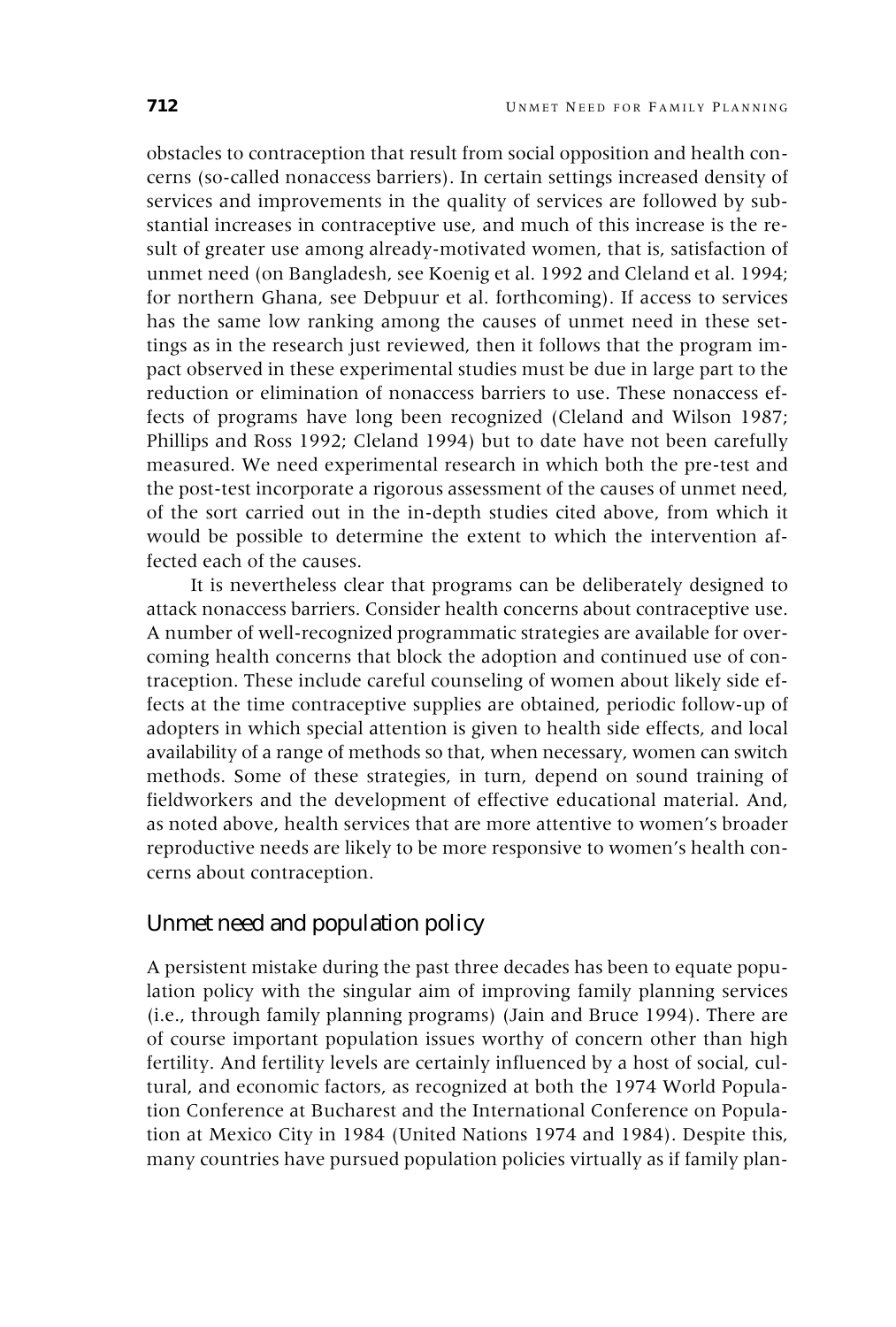ning were the only thing that mattered. While most countries have articulated policies that acknowledge the importance of increasing female schooling, reducing infant and child mortality, and empowering women, in most cases the population policies that were implemented consisted of little more than the mounting of family planning programs. Only in the period since the International Conference on Population and Development at Cairo in 1994 has a deeper appreciation developed of the importance of these other policy goals, both as indirect measures to reduce fertility and as desirable population policy aims in their own right (for an overview see Ashford and Makinson 1999).

It has been argued, as we said above, that a focus on the prevention of unintended pregnancies maintains the emphasis in population policy on family planning programs and that, as a result, the broader social policy reforms called for at Cairo will continue to be neglected. Some even fear that governments might reinstate unethical and coercive approaches to family planning.<sup>21</sup> In our view, however, this line of argument ignores the distinctive features of the unmet need concept. In joining contraceptive behavior and fertility preferences, the unmet need concept also joins family planning and broader development approaches to population policy. This is so for two reasons. First, if policymakers accept the challenge of reducing unmet need, then they are forced to confront the causes of unmet need. The accumulating research, reviewed above, shows that social and cultural obstacles figure more prominently than simple access to services as causes of unmet need. By forcing policymakers and program managers to confront the question of why apparent demand is not expressed in contraceptive practice, unmet need can encourage a more-balanced assessment of the full range of obstacles, ignoring neither access to services nor the nonaccess factors (Bongaarts and Bruce 1995).

The second and more general means through which unmet need links family planning to broader development approaches is by keeping fertility preferences squarely in the picture. In so doing, it has the further virtue of retaining in the policy discourse the basic issue of individual versus collective goals (Demeny 1986). If unmet need were to be discarded as a guiding concept, the field might revert to almost exclusive reliance on the contraceptive prevalence rate and the total fertility rate as the key measures of success, irrespective of individual childbearing goals. Far better, if a broad view of population policy is to be sustained, is the fundamental distinction between the prevalence of nonuse among those who want to avoid pregnancy and the prevalence of a desire to avoid pregnancy. An equivalent distinction is central to Bongaarts's decomposition of future population growth, in which unwanted fertility and wanted fertility are separable components of total fertility rather than being regarded as alternative sources of high fertility (Bongaarts 1994). Fertility reduction through the prevention of unintended pregnancies follows from the satisfac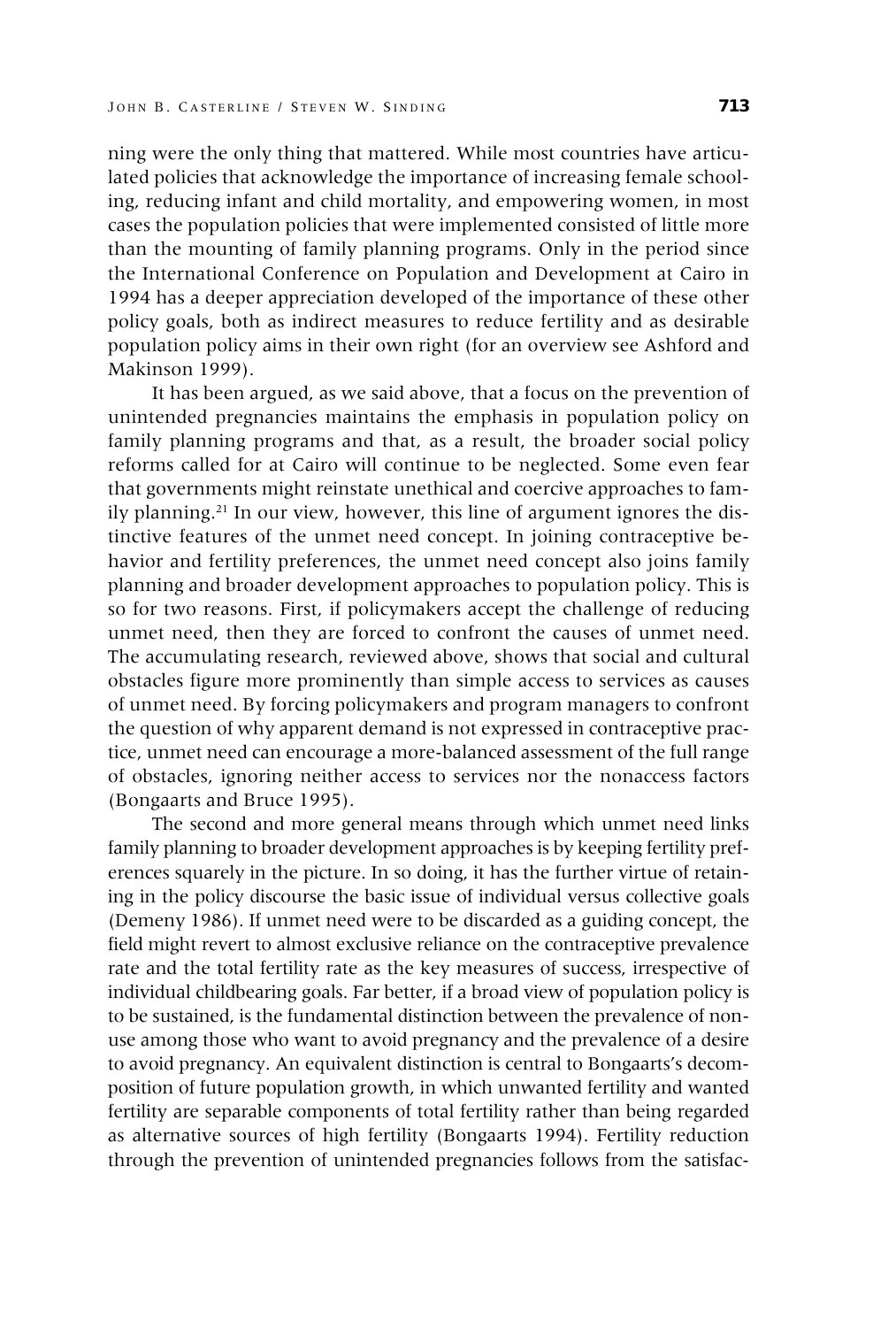tion of individual goals, whereas any further decline deemed in the collective interest must come about either through transformation of individual childbearing aspirations or through various coercive means, the latter deemed unacceptable in most societies. There is then considerable value in maintaining these distinctions, which the concept of unmet need brings to the fore. Population policies are not in principle compelled to choose one or the other (reduction in unmet need or in fertility desires). Rather they can and should address both components.<sup>22</sup>

One further justification for retaining unmet need as a cornerstone of population policy has already been touched on but bears reemphasizing. In making the reduction of unmet need a primary goal, population policies are insisting that helping individuals achieve their personal aspirations is a primary objective of public policy. Indeed, we argue that this is the most widely accepted rationale for the establishment of public policy (Sinding, Ross, and Rosenfield 1994; United Nations 1994). This contention does not address the more difficult question of which public policies are defensible when the fulfillment of individual aspirations appears to run counter to collective interests (Demeny 1986; Lee 1990; MacKellar 1997). In considering population policies at the beginning of the twenty-first century, most developing countries have the luxury of not having to grapple head on with this question, because in nearly all of them the elimination of unmet need would produce fertility outcomes that are consistent with generally agreed definitions of the public good.

In more practical terms, unmet need results in unwanted pregnancies, which in turn more often than not lead to unwanted births, because in most societies a large proportion of unwanted pregnancies are carried to term. Unwanted fertility remains a more substantial problem than is acknowledged by political leaders in many developing countries and by donor agencies around the world. As noted above, roughly one-fifth to onequarter of births in the developing world are unwanted, with the number of pregnancies that are unwanted even higher. The impression persists in many capitals that family planning should be placed well down the list of priorities for publicly provided services because demand for such services is low and because, in any case, investments that will stimulate demand for smaller families must come first. This impression harks back to the time, before the extensive series of surveys that began with the WFS, when many social scientists assumed that large families were desired and were skeptical about the extent of unsatisfied demand for fertility regulation. That many of these attitudes persist indicates how wide the gap can remain between new evidence and the premises that guide policymakers. Indeed, most of the current generation of senior policy officials were students two or three decades ago and maintain an outdated view of fertility in developing countries.

Beyond the question of whether and how much attention should be given to unmet need for family planning in designing population policies,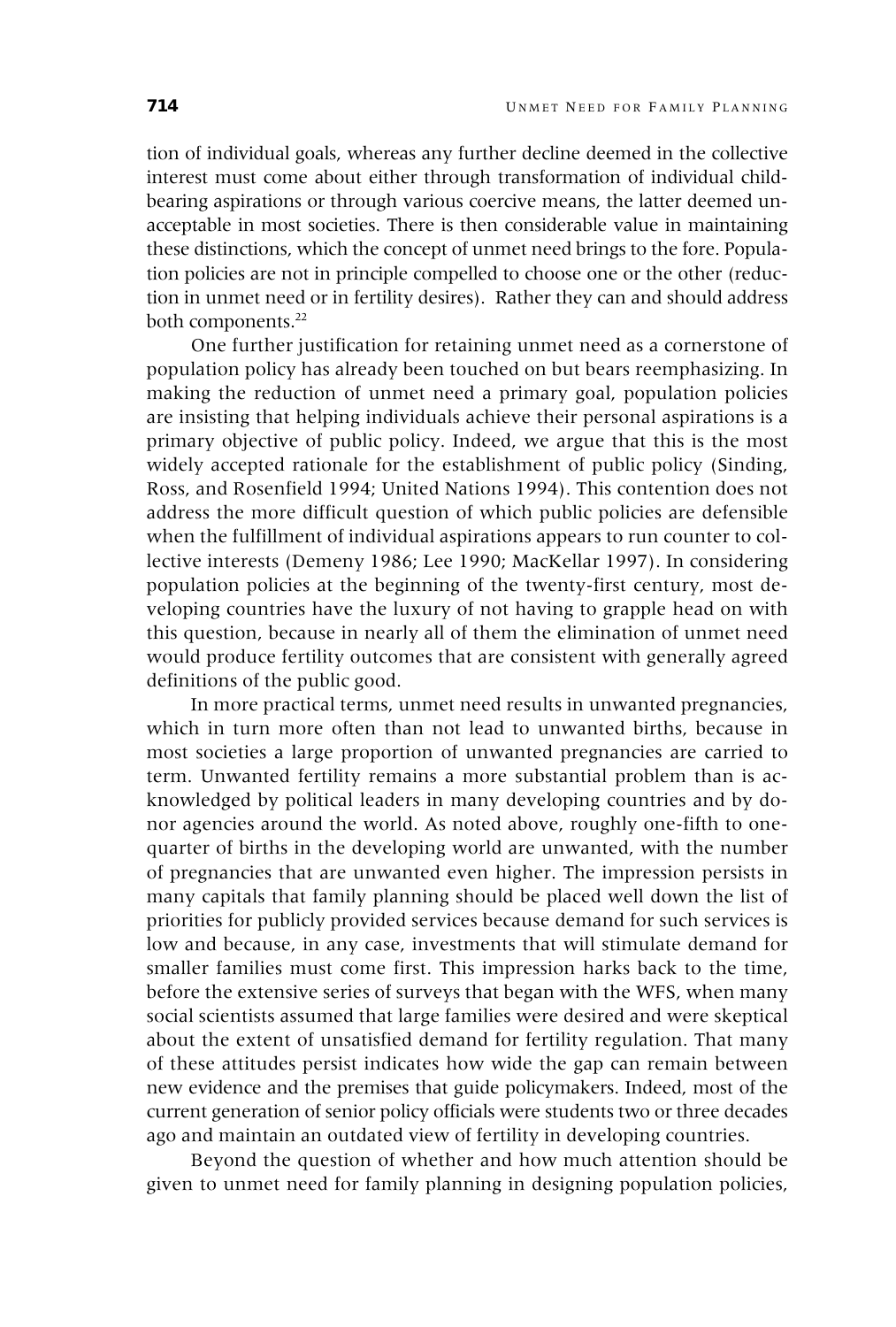there are two concrete programmatic issues concerning unmet need. The first is, what accounts for unmet need? We argued earlier that a balanced understanding of the causes of unmet need is a prerequisite for developing effective programs to reduce it, and for this reason we advocate an institutionalization of local social science research on this topic. The temptation among program managers and policymakers is to perceive family planning programs as primarily a matter of improving access to services. In-depth research on reasons for nonuse can be a powerful antidote to this narrowminded view of what programs can accomplish. This should not be a onetime undertaking: as fertility transition proceeds in each country, the relative dominance of the various obstacles to contraceptive use can be expected to shift. A second issue is, how feasible is it for programs to target their efforts at individuals (women and men) with unmet need? While recommending such an approach would appear to follow naturally from the arguments in this article, in fact designing programs in this fashion is not likely to prove practical or cost-efficient, for two reasons. First, individuals move rapidly in and out of the unmet need state (Ross 1994; Robey, Ross, and Bhushan 1996; Westoff and Bankole 1998; Biddlecom, Tagoe-Darko, and Adazu 1998; Jain 1999), making the unmet need subgroup a moving target (El-Zeini forthcoming). Second, it is asking a great deal of health and family planning workers to monitor individuals' fertility preferences.<sup>23</sup> Rather than attempting to pinpoint women and men with unmet need, the moreeffective programmatic strategy is to be well informed about the societalspecific causes of unmet need and, accordingly, develop interventions to overcome those obstacles.

#### **Notes**

This research was supported by the Rockefeller Foundation, the Mellon Foundation, and the Hewlett Foundation. Comments on earlier drafts by John Bongaarts, Laila El-Zeini, Ronald Freedman, James McCarthy, and Charles Westoff are gratefully acknowledged.

1 Most of these in-depth studies were conducted under two multi-country projects on unmet need: one based at the Population Council, directed by John Casterline and funded primarily by the Rockefeller Foundation (studies in Ghana, Pakistan, and Zambia); and a second project based at the International Center for Research on Women, directed by Nancy Yinger and funded by USAID (studies in Guatemala, India, and Zambia). Among the more rigorous studies cited in this article that were outside the scope of those two projects are: Casterline, Perez, and Biddlecom (1997) in the Philippines; El-Zanaty et al. (1999) in Egypt; Jain (1999) in Peru; and Stash (1999) in Nepal.

2 The 1980 WFS Conference in London included in its program a paper by Palmore and Concepción on the relationship between fertility desires and contraceptive practice (Palmore and Concepción 1981). Moreover, several of the numerous analyses of WFS data were directed at this relationship, for example Ochoa (1982); Pullum, Immerwahr, and Cabigon (1984); and Johnson-Acsádi and Szykman (1984).

3 See also Brackett (1978). Apparently the term "unmet need for family planning" originates with Stokes (1977).

4 The notion that achievement of individuals' reproductive aspirations would also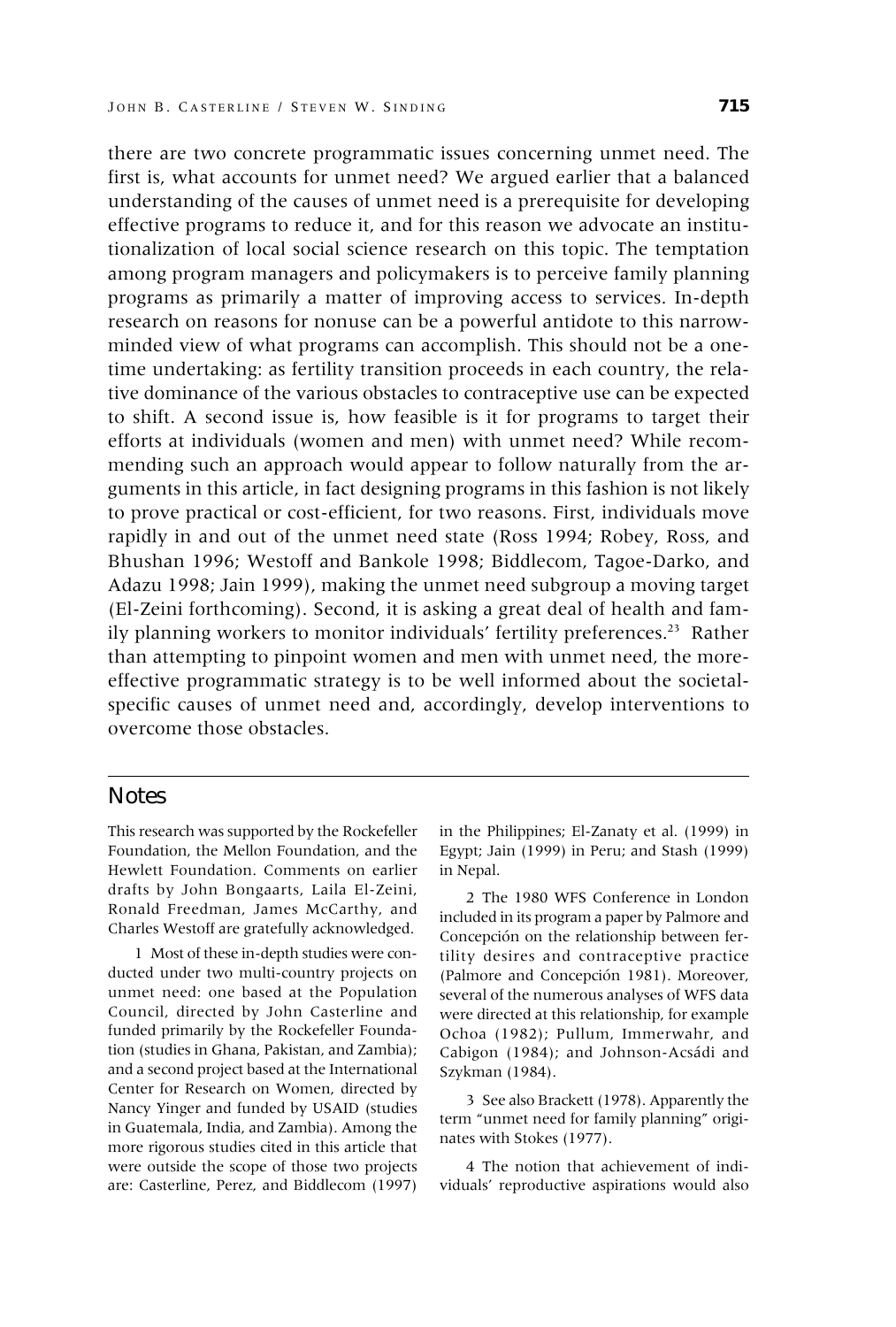largely satisfy societal goals hardly originated with the preparations for the ICPD, although it received renewed emphasis during this period. One precursor, usually neglected in international population discussions, is the work of the US Commission on Population and the American Future; see Westoff (1973).

5 As one quantitative indicator of this judgment, El-Zeini (forthcoming) shows that the number of documents in the population literature with "unmet need" in the title or abstract surged in the two years leading up to the Cairo conference, and fell off in the succeeding years.

6 Even Pritchett (1994), one of the most outspoken critics of the concept of unmet need, acknowledges the validity of survey data on fertility desires.

7 In the studies conducted in sub-Saharan Africa (Mushingeh and Kurz 1998); Biddlecom, Tagoe-Darko, and Adazu 1998; Biddlecom and Kaona 1998), however, a far lower fraction of the women and men classified as having unmet need expressed frustration with their inability to practice contraception or other deliberate means of fertility regulation. In this region, self-perception of unmet need appears to be rarer than elsewhere, despite comparable (or higher) survey estimates of the prevalence of unmet need.

8 A few empirical studies by social psychologists have examined the consistency between fertility preferences and contraceptive behavior. See, for example, Jaccard et al. (1990).

9 These findings are reviewed at greater length below.

10 In addition to the argument described here, Pritchett questions the validity of the concept on other grounds, citing entirely different types of evidence. We consider these lines of attack in other sections of this article.

11 An equivalent exercise is carried out by Bongaarts (1993), who decomposes fertility decline during the 1980s in 12 developing countries. He calculates that increased implementation of preferences accounted for 66 percent of the observed fertility decline on average. Several other single-country studies demonstrate that changes in factors associated with the demand for children—such as schooling, structure of the economy, and child survival—appear to account for most of the observed change in contraceptive use and/or fertility: for Indonesia in the 1980s, see Gertler and Molyneaux (1994); for Iran from the 1950s to the 1970s, see Raftery, Lewis, and Aghajanian (1995). However, these same factors can also influence the implementation of preferences, thus these studies do not speak directly to the question of how much of the fertility change can be attributed solely to changes in fertility desires. In a study of Prussia in the late nineteenth century, Lee, Galloway, and Hammel (1994) conclude that while reductions in the demand for children account for the largest part of the fertility decline, "readiness to contracept" also makes a substantial contribution (accounting for one-sixth to one-third of the decline, under various specifications). In a less formal, more interpretative analysis of the countries of South Asia, Shah and Cleland (1993) argue that considerable unsatisfied demand for fertility regulation exists in these societies, and hence in the short term substantial fertility decline could occur with little or no change in fertility desires.

12 In a personal communication to the authors, Ronald Freedman calls Matlab "a major landmark," undertaken in a setting deemed to be highly unfavorable to fertility decline, because its proponents had ascertained through survey research that there was substantial "latent demand." Freedman writes: "In the course of the experiment it was established: (1) that there was unmet need; (2) that their efforts did not decrease desired fertility compared to controls; (3) that the program designed…was shown to be able to overcome…several kinds of barriers…; [and] (4) that it crystallized latent demand; that is, it changed the situation from latent demand with little use of contraception to an increasing contraceptive use and fertility decline." We have more to say below on Matlab and the Bangladesh experience.

13 In a similar vein, alternative algorithms for estimating unmet need based on the intention to use contraception run the risk of being untrue to the underlying concept (Becker 1999).Becker's definition restricts unmet need to those nonusers who want to avoid pregnancy and who intend to use contraception within 12 months. He excludes those who want to avoid pregnancy but do not intend to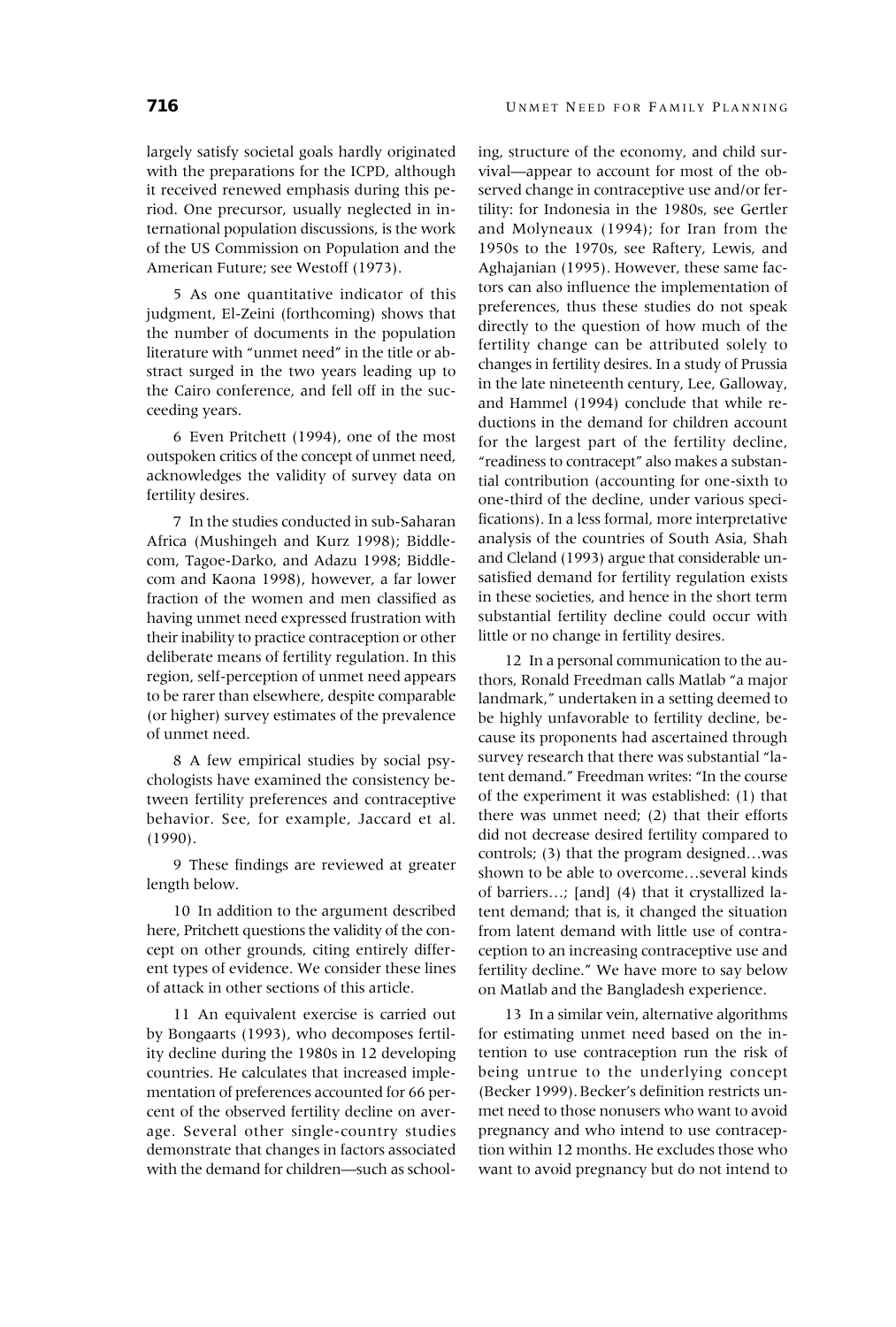use contraceptives, a radical departure from the usual concept of unmet need (which, surprisingly, Becker does not justify as an effort to tie unmet need more closely to the demand for family planning). Interestingly, Westoff (forthcoming) has also proposed an alternative algorithm for unmet need that depends on the intention to use. In contrast to Becker, and more consistent with the usual concept of unmet need, Westoff classifies as having unmet need those women *not* intending to use contraceptives despite a desire to avoid pregnancy (other conditions must be met as well), whereas most women intending to use are excluded from his unmet need category, under the assumption (confirmed by many empirical studies) that they are likely to carry through with this intention. One of Westoff's aims in proposing a new algorithm is to achieve a better fit between unmet need and the demand for family planning.

14 The tabulations of DHS data in Ross, Stover, and Willard (1999) demonstrate, however, that these quantities are typically nearly the same at the national level, because the number of non-intenders among those women with unmet need roughly equals the number of intenders among those without unmet need.

15 In this judgment we concur with Westoff (forthcoming). One could, at the cost of greater complexity of language, refer to "preference-based unmet need for family planning," "health-risk-based unmet need for family planning," and so forth.

16 Exceptions are Biddlecom and Kaona (1998) and the ICRW studies in Guatemala and Zambia (Asturias de Barrios et al. 1998; Mushingeh and Kurz 1998).

17 How to treat less effective methods is admittedly a complex question. Many couples are, in fact, highly successful in avoiding pregnancy through use of methods classified as less effective by medical criteria, because they are highly motivated to avoid becoming pregnant and are concerned about the health side effects of the more effective methods. This can be the case with withdrawal, for example. Further, where safe and reliable induced abortion is available as a backup, users of less effective methods are at greater risk of unintended pregnancies but possibly not unintended births, an important distinction that we discuss elsewhere

in the article. Rarely, however, is safe abortion readily available and inexpensive, and hence it is an empirical regularity that users of less effective methods experience higher rates of both unintended pregnancy and unintended births as compared to users of modern effective methods.

18 These nine are Casterline, Perez, and Biddlecom (1997) for the Philippines; Population Council/Islamabad (1997) for Pakistan; Biddlecom, Tagoe-Darko, and Adazu (1998) for Ghana; Biddlecom and Kaona (1998) for Zambia; El Zanaty et al. (1999) for Egypt; Stash (1999) for Nepal; and three studies conducted under the ICRW project (Yinger 1998) for Guatemala, India, and Zambia.

19 This section draws on the review of empirical research presented in United Nations (1999).

20 By no means is there unanimity on this point. See, for example, Ross's (1995) critique of Bongaarts and Bruce (1995). In the case of Pakistan, Shelton et al. (1999) have made the case, through an analysis of the impact of the expansion of family planning services in certain communities, that lack of access to services is a major reason for unmet need in that country.

21 Few of these criticisms have been published in recent years, although Hartmann and Sen contributed op-ed articles along these lines at the time of the "Cairo+5" meetings at the Hague and at the UN in New York in February and June 1999, respectively. Nonetheless, in numerous meetings and symposia in the post-Cairo years, these concerns have surfaced frequently.

22 A further strategy for fertility reduction is increased induced abortion. As has been stressed throughout this article, contraception is a means for preventing unintended *pregnancies*, thereby also preventing unintended births. Induced abortion is an alternative means for avoiding unintended births and must enter into policy deliberations, if for no other reason than the fact that a large fraction of pregnancies are terminated by induced abortion, both safe and unsafe, legal and illegal (Alan Guttmacher Institute 1999). In some settings where it is acceptable on legal and moral grounds, induced abortion is the primary direct means of birth control (e.g., Eastern Eu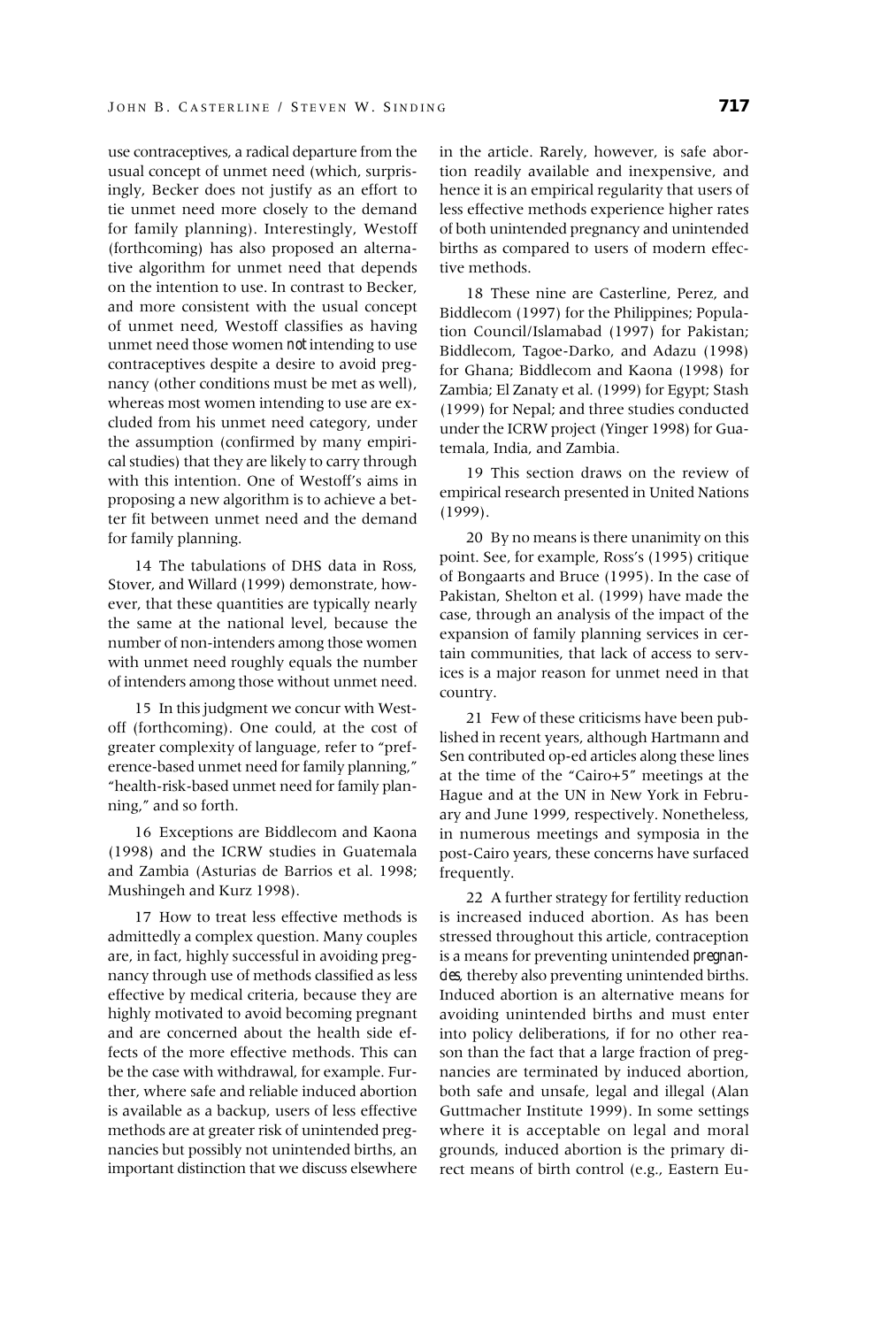rope and countries of the former Soviet Union, East Asia). On medical grounds there are many reasons for preferring contraception to induced abortion, and there is considerable evidence that this medical judgment conforms with women's own preferences. However, it is equally clear that in many circumstances women will opt for induced abortion rather than bear an unwanted child. The availability of safe abortion for unwanted pregnancies, whether the result of contraceptive failure or nonuse of contraception, remains a crucial issue in reproductive health policy.

23 But see Jain (1999) for practical suggestions along these lines. Ross (1994) and Robey, Ross, and Bhushan (1996) note that although individuals move in and out of the unmet need state, the demographic and socioeconomic characteristics of persons with unmet need may be rather stable. This provides some basis for targeting, once research has established the dominant characteristics of persons with unmet need in a particular setting.

#### References

- Adler, Nancy E., Susan M. Kegeles, Charles E. Irwin, and Charles Wibbelsman. 1990. "Adolescent contraceptive behavior: An assessment of decision processes," *Journal of Pediatrics* 116(3): 463–471.
- Adetunji, Jacob A. 1998. *Unintended Childbearing in Developing Countries: Levels, Trends, and Determinants.* Demographic and Health Surveys Analytical Reports No. 8. Calverton, MD: Macro International Inc.
- Ajzen, Icek. 1993. "Attitude theory and the attitude-behavior relation," in D. Krebs and P. Schmidt (eds.), *New Directions in Attitude Measurement*. Berlin: Walter de Gruyter, pp. 41–57.
- Alan Guttmacher Institute. 1999. *Sharing Responsibility: Women, Society and Abortion Worldwide*. New York: Alan Guttmacher Institute.
- Anderson, John E. and Leo Morris. 1981. "Fertility differences and the need for family planning services in five Latin American countries," *International Family Planning Perspectives* 7(1): 16–21.
- Ashford, Lori and Carolyn Makinson. 1999*. Reproductive Health in Policy and Practice*. Washington, DC: Population Reference Bureau.
- Asturias de Barrios, Linda et al. 1998. *Unmet Need for Family Planning in a Peri-Urban Community of Guatemala City*. Washington, DC: International Center for Research on Women.
- Bankole, Akinrinola and Alex Chika Ezeh. 1997. "Unmet need for couples: A conceptual framework and evaluation with recent DHS data," paper presented at the Annual Meeting of the Population Association of America, Washington, DC, March.
- Bankole, Akinrinola and Charles F. Westoff. 1998. "The consistency and validity of reproductive attitudes: Evidence from Morocco," *Journal of Biosocial Science* 30(4): 439–455.
- Becker, Stan. 1999. "Measuring unmet need: Wives, husbands or couples?" *International Family Planning Perspectives* 25(4): 172–180.
- Berelson, Bernard. 1969. "Family-planning programs and population control," in Bernard Berelson (ed.), *Family-Planning Programs: An International Survey*. New York: Basic Books, pp. 291–303.
- Bhatia, Shushum. 1982. "Contraceptive intentions and subsequent behavior in rural Bangladesh," *Studies in Family Planning* 13(1): 24–31.
- Biddlecom, Ann E., John B. Casterline, and Aurora E. Perez. 1997. "Spouses' views of contraception in the Philippines," *International Family Planning Perspectives* 23(3): 108–115.
- Biddlecom, Ann E. and Fred Kaona. 1998. "The nature of unmet need for contraception in an urban African setting," paper presented at the IUSSP Seminar on Fertility Transition in sub-Saharan Africa, Nairobi, November.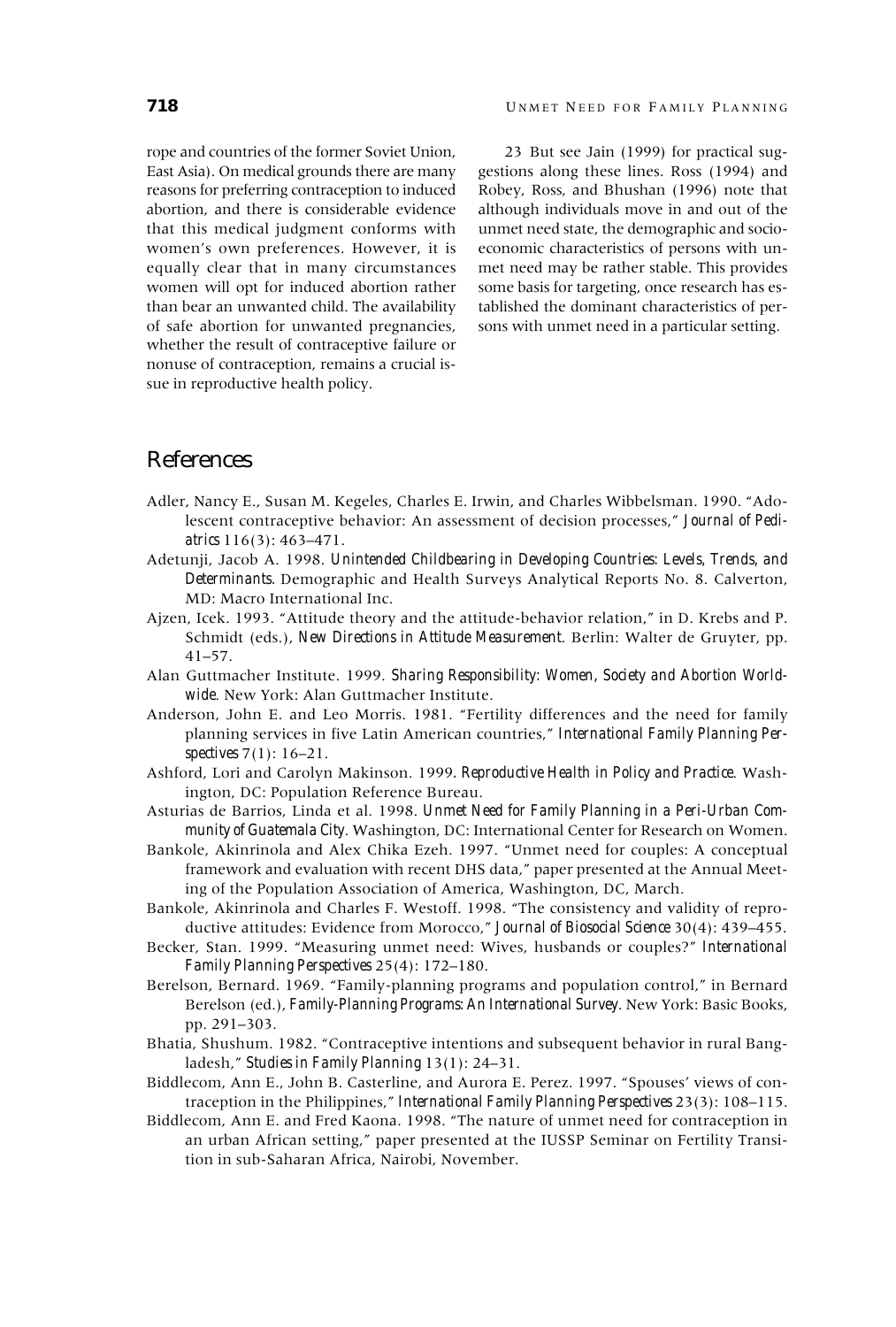- Biddlecom, Ann E., Eva Tagoe-Darko, and Kubaje Adazu. 1998. "Unmet need for contraception in a traditional West African setting," manuscript, Policy Research Division, Population Council, New York.
- Bogue, Donald J. 1974. "Population perspectives: Some views from a sociologist," *Population Dynamics Quarterly* 2(2): 2–20.

———. 1983. "Normative and psychic costs of contraception," in R. A. Bulatao and R. D. Lee (eds.), *The Determinants of Fertility in Developing Countries*, Volume 2. New York: Academic Press, pp. 151–192.

- Bongaarts, John. 1993. "The supply–demand framework for the determinants of fertility: An alternative implementation," *Population Studies* 47(3): 437–456.
	- ———. 1994. "Population policy options in the developing world," *Science* 263: 771–776.
- ———. 1997a. "The role of family planning programmes in contemporary fertility transitions," in G. W. Jones, R. M. Douglas, J. C. Caldwell, and R. M. D'Souza (eds.), *The Continuing Demographic Transition*. New York: Oxford University Press, pp. 422–443.
- ———. 1997b. "Trends in unwanted childbearing in the developing world," *Studies in Family Planning* 28(4): 267–277.
- Bongaarts, John and Judith Bruce. 1995. "The causes of unmet need for contraception and the social content of services," *Studies in Family Planning* 26(2): 57–75.
- Brackett, James W. 1978. "Family planning in four Latin American countries: Knowledge, use, and unmet need," *International Family Planning Perspectives and Digest* 4(4): 116– 123.
- Bruce, Judith. 1990. "Fundamental elements of the quality of care: A simple framework," *Studies in Family Planning* 21(2): 61–91.
- Casterline, John B., Aurora E. Perez, and Ann E. Biddlecom. 1997. "Factors underlying unmet need for family planning in the Philippines," *Studies in Family Planning* 28(3): 173–191.
- Casterline, John B., Zeba Sathar, and Minhaq ul Haque. Forthcoming. "Obstacles to contraceptive use in Pakistan: A study in Punjab," Policy Research Division Working Paper. New York: Population Council.
- Cleland, John. 1994. "Different pathways to demographic transition," in F. Graham-Smith (ed.), *Population—The Complex Reality*. Golden, CO: North American Press, pp. 229– 247.
- Cleland, John, James F. Phillips, Sajeda Amin, and G. M. Kamal. 1994. *The Determinants of Reproductive Change in Bangladesh: Success in a Challenging Environment*. Washington, DC: The World Bank.
- Cleland, John and Christopher Wilson. 1987. "Demand theories of the fertility transition: An iconoclastic view," *Population Studies* 41(1): 5–30.
- Curtis, Siân L. and Charles F. Westoff. 1996. "Intention to use contraceptives and subsequent contraceptive behavior in Morocco," *Studies in Family Planning* 27(5): 239–250.
- Davis, Kingsley. 1967. "Population policy: Will current programs succeed?" *Science* 158: 730– 739.
- Dawes, Robyn M. 1998. "Behavioral decision making and judgment," in D. T. Gilbert, S. T. Fiske, and G. Lindzey (eds.), *The Handbook of Social Psychology*, Volume I. Boston: McGraw-Hill, pp. 497–548.
- Debpuur, Cornelius et al. Forthcoming. "The impact of the Navrongo Community Health and Family Planning Project on reproductive preferences, knowledge, and use of modern contraceptives," Policy Research Division Working Paper. New York: Population Council.
- DeGraff, Deborah S. and V. de Silva. 1996. "A new perspective on the definition and measurement of unmet need for contraception," *International Family Planning Perspectives* 22(4): 140–147.

Demeny, Paul. 1975. Letter to the editor, *Scientific American* 232(5), May.

———. 1986. "Population and the invisible hand," *Demography* 23(4): 473–487.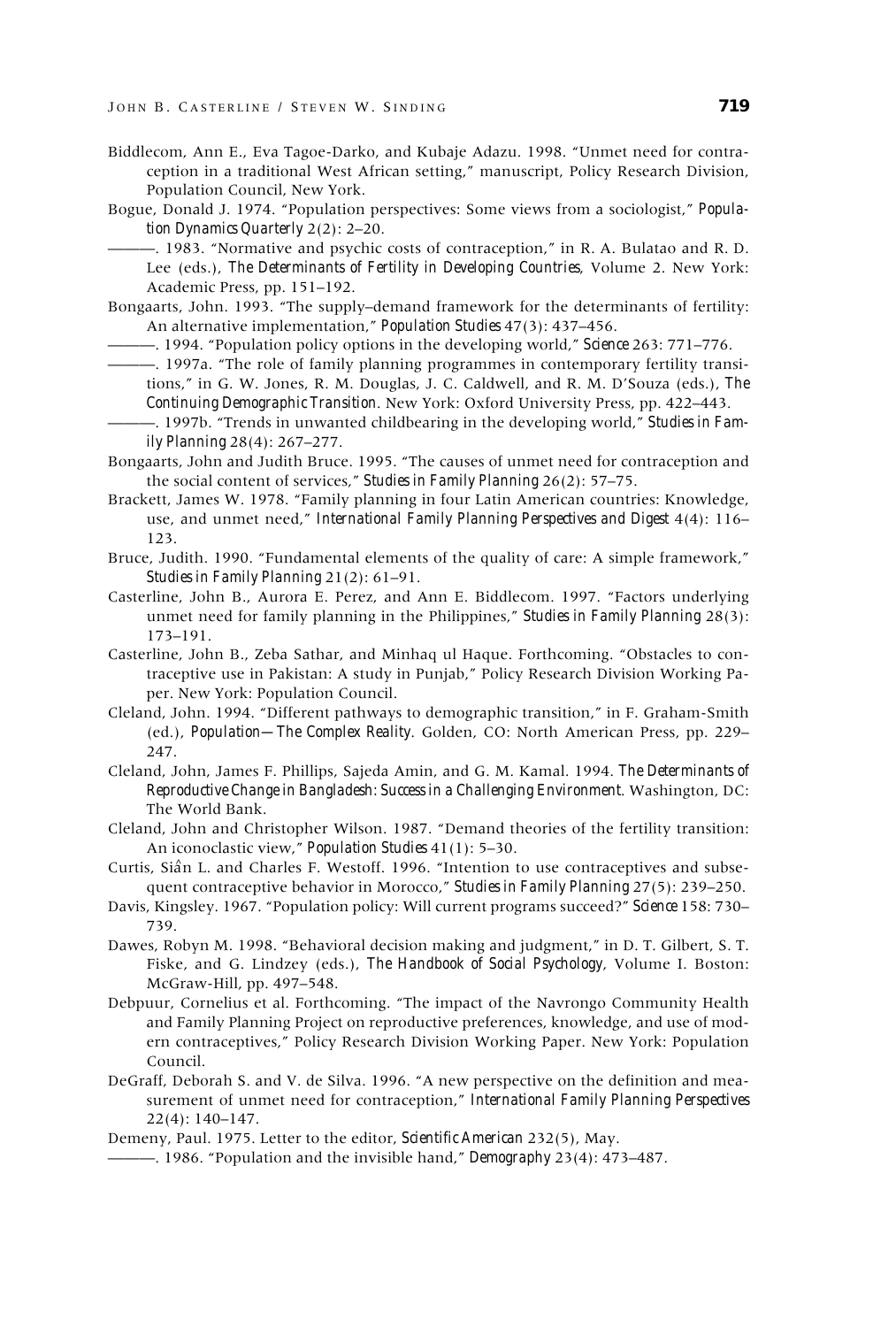- De Silva, W. Indralal. 1991. "Consistency between reproductive preferences and behavior: The Sri Lankan experience," *Studies in Family Planning* 22(3): 188–197.
- Dixon-Mueller, Ruth. 1993. *Population Policy and Women's Rights: Transforming Reproductive Choice*. New York: Praeger.
- Dixon-Mueller, Ruth and Adrienne Germain. 1992. "Stalking the elusive 'unmet need' for family planning," *Studies in Family Planning* 23(5): 330–335.
- Dodoo, F. Nil-Amoo, Y. Luo, and E. Panayotova. 1997. "Do male reproductive preferences really point to a need to refocus fertility policy?" *Population Research and Policy Review* 16(5): 447–455.
- Eagly, Alice H. and Shelly Chaiken. 1998. "Attitude structure and function," in D. T. Gilbert, S. T. Fiske, and G. Lindzey (eds.), *The Handbook of Social Psychology*, Volume I. Boston: McGraw-Hill, pp. 269–322.
- Easterlin, Richard A. 1975. "An economic framework for fertility analysis," *Studies in Family Planning* 6(3): 54–63.
- El-Zanaty, Fatma, Ann Way, Sunita Kishor, and John Casterline. 1999*. Egypt Indepth Study on the Reasons for Nonuse of Family Planning*. Cairo: National Population Council.
- El-Zeini, Laila O. Forthcoming. "Categorizing the need for family planning: A story of evolution," in S. Szreter, A. Dharmalingam, and H. Sholkamy (eds.), *Qualitative Demography: Categories and Contexts in Population Studies*. Oxford: Oxford University Press.
- Ezeh, Alex Chika. 1993. "The influence of spouses over each other's contraceptive attitudes in Ghana," *Studies in Family Planning* 24(3): 163–174.
- Feyisetan, Bamikale and John B. Casterline. 2000. "Fertility preferences and contraceptive change in developing countries," *International Family Planning Perspectives* 26(3): 100– 109.
- Foreit, Karen and Patricia Mostajo. 1993. "Prevalence is not enough: The importance of appropriateness of contraceptive method in evaluating unmet need for contraception," paper presented at the Annual Meeting of the Population Association of America, Cincinnati, April.
- Freedman, Ronald, Lolagene C. Coombs, and M. C. Chang. 1972. "Trends in family size preferences and practice of family planning: Taiwan, 1965–1970," *Studies in Family Planning* 3(12): 281–296.
- Freedman, Ronald and Lolagene C. Coombs. 1974. *Cross-cultural Comparisons: Data on Two Factors in Fertility Behavior.* New York: Population Council.
- Garcia-Moreno, Claudia and Ampara Claro. 1994. "Challenges from the women's health movement: Women's rights versus population control," in Gita Sen, Adrienne Germain, and Lincoln C. Chen (eds.), *Population Policies Reconsidered: Health, Empowerment, and Rights*. Cambridge, MA: Harvard University Press, pp. 47–62.
- Germain, Adrienne. 1997. "Addressing the demographic imperative through health, empowerment, and rights: ICPD implementation in Bangladesh," *Health Transition Review* 7(4)(Supp): 33–36.
- Gertler, Paul J. and John W. Molyneaux. 1994. "How economic development and family planning programs combined to reduce Indonesian fertility," *Demography* 31(1): 33– 63.
- Hartmann, Betsy. 1987. *Reproductive Rights and Wrongs: The Global Politics of Population Control and Contraceptive Choice*. New York: Harper and Row.
- Hauser, Philip M. 1967. "Family planning and population programs: A book review article," *Demography* 4(1): 397–414.
- \_\_\_\_\_ . 1969. "Population: More than family planning," *Journal of Medical Education* 44 (11, Part 2): 20–29.
- Hermalin, Albert I. 1983. "Fertility regulation and its costs: A critical essay," in R. A. Bulatao and R. D. Lee (eds.), *The Determinants of Fertility in Developing Countries*, Volume 2. New York: Academic Press, pp. 1–53.
- Hermalin, Albert I., Ronald Freedman, T. H. Sun, and M. C. Chang. 1979. "Do intentions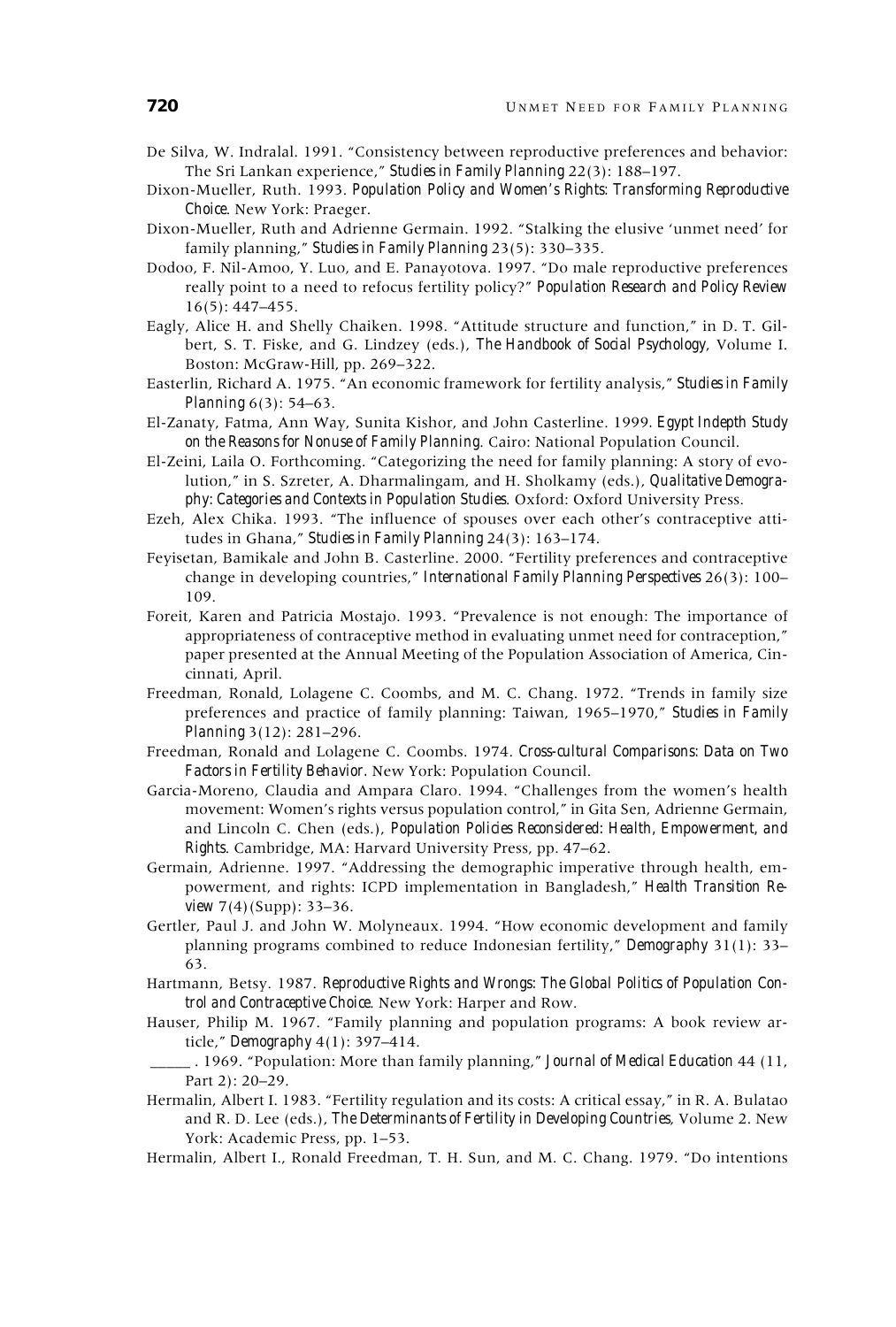predict fertility? The experience in Taiwan, 1967–74," *Studies in Family Planning* 10(3): 75–95.

- International Women's Health Coalition (IWHC). 1993. *Women's Voices '94—Women's Declaration on Population Policies*. New York: IWHC.
- Jaccard, James et al. 1990. "Individual differences in attitude–behavior consistency: The prediction of contraceptive behavior," *Journal of Applied Social Psychology* 20(7): 575–617.
- Jain, Anrudh. 1999. "Should eliminating unmet need for contraception continue to be a program priority?" *International Family Planning Perspectives* 25(Supp): S39–S43.
- Jain, Anrudh and Judith Bruce. 1994. "A reproductive health approach to the objectives and assessment of family planning programs," in Gita Sen, Adrienne Germain, and Lincoln C. Chen (eds.), *Population Policies Reconsidered: Health, Empowerment, and Rights*. Cambridge, MA: Harvard University Press, pp. 193–209.
- Johnson-Acsádi, Gwendolyn and Maurice Szykman. 1984. "Selected characteristics of 'exposed' women who wanted no more children but were not using contraceptives," in J. A. Ross and R. McNamara (eds.), *Survey Analysis for the Guidance of Family Planning Programs*. Liège: Ordina, pp. 175–217.
- Kelley, Allen C. 1988. "Economic consequences of population change in the Third World," *Journal of Economic Literature* 27: 1685–1728.
- Koenig, Michael A. et al. 1992. "Contraceptive use in Matlab, Bangladesh in 1990: Levels, trends, and explanations," *Studies in Family Planning* 23(6): 352–364.
- Lee, Ronald D. 1990. "Comment: The second tragedy of the commons," *Population and Development Review* 16 (Supp): 315–322.
- Lee, Ronald D., Patrick R. Galloway, and Eugene A. Hammel. 1994. "Fertility decline in Prussia: Estimating influences on supply, demand, and degree of control," *Demography* 31(2): 347–373.
- Lightbourne, R. E. 1985. "Individual preferences and fertility behaviour," in J. Cleland and J. Hobcraft (eds.), *Reproductive Change in Developing Countries: Insights from the World Fertility Survey*. Oxford: Oxford University Press, pp. 165–198.
- Market and Opinion Research International. 1997. *Population Issues: Survey Among Key Policymakers.* Report prepared for the Rockefeller Foundation. New York.
- Mason, Karen Oppenheim and Herbert L. Smith. 2000. "Husbands' versus wives' fertility goals and contraceptive use: The influence of gender context in five Asian countries," *Demography* 37(3): 299–312.
- Mauldin, W. Parker. 1965. "Fertility studies: Knowledge, attitude, and practice," *Studies in Family Planning* 1(7): 1–10.
- MacKellar, F. Landis. 1997. "Population and fairness," *Population and Development Review* 23(2): 359–376.
- McCauley, P., Brian Robey, Ann Blanc, and J. Geller. 1994*.* "Opportunities for women through reproductive choices," *Population Reports*, Series M, no. 12. Baltimore, MD: Johns Hopkins University
- McIntosh, C. Alison and Jason L. Finkle. 1995. "The Cairo Conference on Population and Development: A new paradigm?" *Population and Development Review* 21(2): 223–260.
- Mishra, Vinod K., Robert D. Retherford, P. S. Nair, and Griffith Feeney. 1999. "Reasons for discontinuing and not intending to use contraception in India," *National Family Health Survey Subject Reports*, No. 13. Mumbai, India: International Institute for Population Sciences.
- Morris, Leo et al. 1981. "Contraceptive prevalence surveys: A new source of family planning data," *Population Reports*, Series M, no. 5. Baltimore, MD: Johns Hopkins University.
- Mushingeh, Chiponde and Kathleen Kurz. 1998. *Unmet Need for Family Planning in Lusaka and Mansa, Zambia*. Washington, DC: International Center for Research on Women.
- Nag, Moni. 1984. "Some cultural factors affecting costs of fertility regulation," *Population Bulletin* no. 17. New York: United Nations.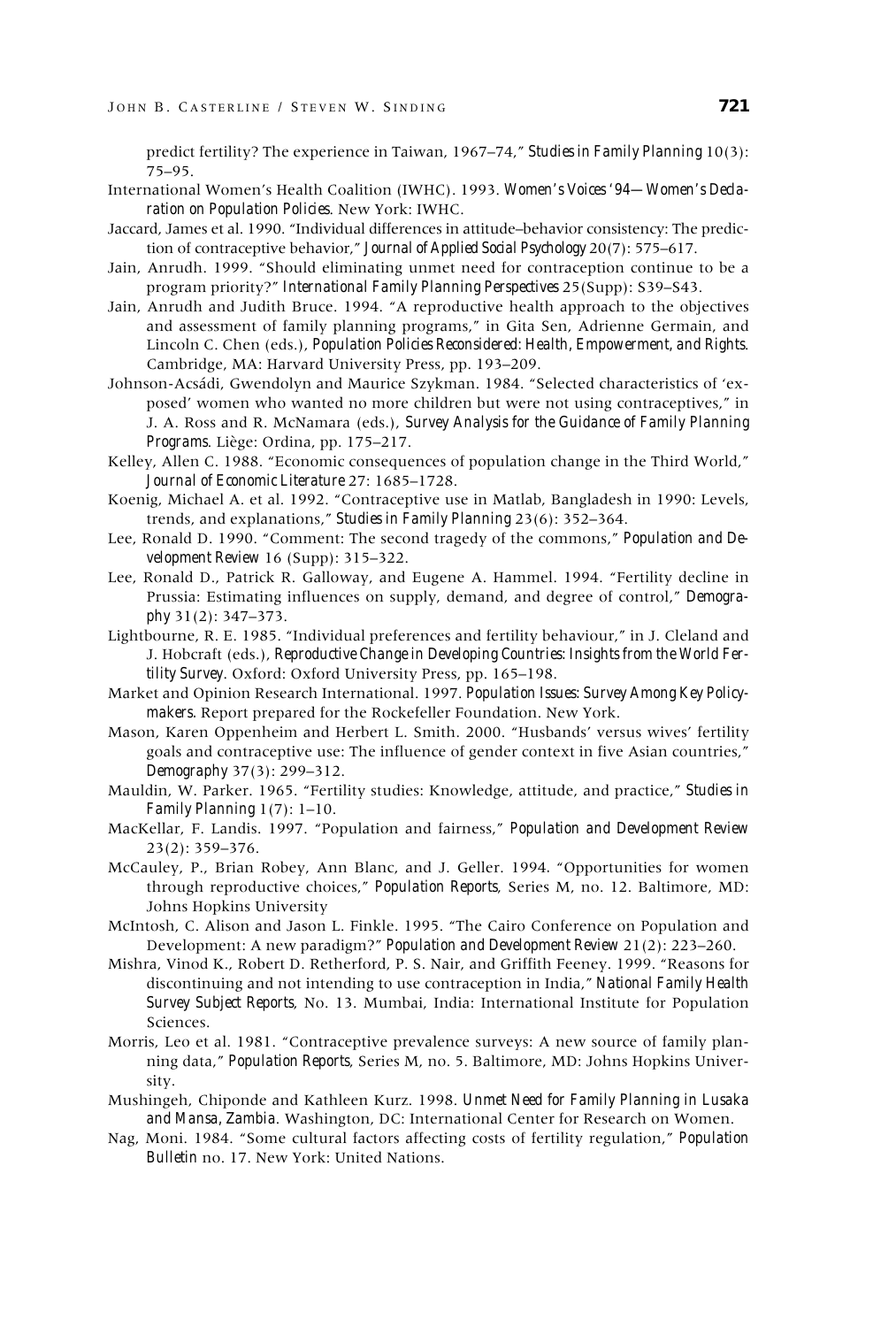- Ngom, Pierre. 1997. "Men's unmet need for family planning: Implications for African fertility transitions," *Studies in Family Planning* 28(3): 192–202.
- Nortman, Dorothy L. 1982. "Measuring the unmet need for contraception to space and limit births," *International Family Planning Perspectives* 8(4): 125–134.
- Nortman, Dorothy L. and Gary L. Lewis. 1984. "A time model to measure contraceptive demand," in J. A. Ross and R. McNamara (eds.), *Survey Analysis for the Guidance of Family Planning Programs*. Liège: Ordina, pp. 37–73.
- Ochoa, Luis Hernando. 1982. "Prevalence of contraceptive use in Colombia: Determinant factors and policy," in A. I. Hermalin and B. Entwisle (eds.), *The Role of Surveys in the Analysis of Family Planning Programs*. Liège: Ordina, pp. 85–110.
- Omran, A. R., J. Yunes, J. A. Solis, and G. Lopez. 1992. *Reproductive Health in the Americas*. Washington, DC: Pan American Health Organization.
- Palmore, James A. and Mercedes B. Concepción. 1981. "Desired family size and contraceptive use," in *World Fertility Survey Conference 1980: Record of Proceedings*, Vol. 2. Voorburg, Netherlands: International Statistical Institute, pp. 519–542.
- Phai, Nguyen Van, John Knodel, Mai Van Cam, and Hoang Xuyen. 1996. "Fertility and family planning in Vietnam: Evidence from the 1994 Inter-censal Demographic Survey," *Studies in Family Planning* 27(1): 1–17.
- Phillips, James F. and John A. Ross. 1992. "Family planning programmes and fertility effects: An overview," in J. F. Phillips and J. A. Ross (eds.), *Family Planning Programmes and Fertility*. Oxford: Clarendon Press, pp. 325–332.
- Pittman, Thane S. 1998. "Motivation," in D. T. Gilbert, S. T. Fiske, and G. Lindzey (eds.), *The Handbook of Social Psychology*, Volume I. Boston: McGraw-Hill, pp. 549–590.
- Population Council/Islamabad. 1997*. The Gap Between Reproductive Intentions and Behaviour: A Study of Pakistani Men and Women*. Islamabad: Population Council.
- Pritchett, Lant H. 1994. "Desired fertility and the impact of population policies," *Population and Development Review* 20(1): 1–55.
- Pullum, Thomas W., George E. Immerwahr, and Josefina V. Cabigon. 1984. "Fertility preferences and contraceptive use in the Philippines," in J. A. Ross and R. McNamara (eds.), *Survey Analysis for the Guidance of Family Planning Programs*. Liège: Ordina, pp. 147–174.
- Raftery, Adrian E., Steven M. Lewis, and Akbar Aghajanian. 1995. "Demand or ideation? Evidence from the Iranian marital fertility decline," *Demography* 32(2): 159–182.
- Ravenholt, R. T. and John Chao. 1974. "Availability of family planning services: The key to rapid fertility reduction," *Family Planning Perspectives* 6(4): 217–223.
- Robey, Bryant, John Ross, and Indu Bhushan. 1996. "Meeting unmet need: New strategies," *Population Reports*, Series J, no. 43. Baltimore, MD: Johns Hopkins University.
- Ross, John. 1994. "Program implementation of the unmet need approach," paper presented at the Annual Meeting of the Population Association of America, Miami, May.
	- ———. 1995. "The question of access," *Studies in Family Planning* 26(4): 241–242.
- Ross, John and Laura Heaton. 1997. "Intended contraceptive use among women without an unmet need," *International Family Planning Perspectives* 23(4): 148–154.
- Ross, John, John Stover, and Amy Willard. 1999. *Profiles for Family Planning and Reproductive Health Programs*. Glastonbury, CT: The Futures Group.
- Sai, Fred T. 1997. "The ICPD Programme of Action: Pious hope or workable guide?" *Health Transition Review* 7(4) (Supp): 1–5.
- Sen, Gita, Adrienne Germain, and Lincoln C. Chen (eds.). 1994. *Population Policies Reconsidered: Health, Empowerment, and Rights*. Cambridge, MA: Harvard University Press.
- Shah, Iqbal H. and John G. Cleland. 1993. "High fertility in Bangladesh, Nepal, and Pakistan: Motives vs. means," in Richard Leete and Iqbal Alam (eds.), *The Revolution in Asian Fertility: Dimensions, Causes, and Implications*: Oxford: Clarendon Press, pp. 175–207.
- Shelton, James D. et al. 1999. "Putting unmet need to the test: Community-based distribution of family planning in Pakistan," *International Family Planning Perspectives* 25(4): 191–195.